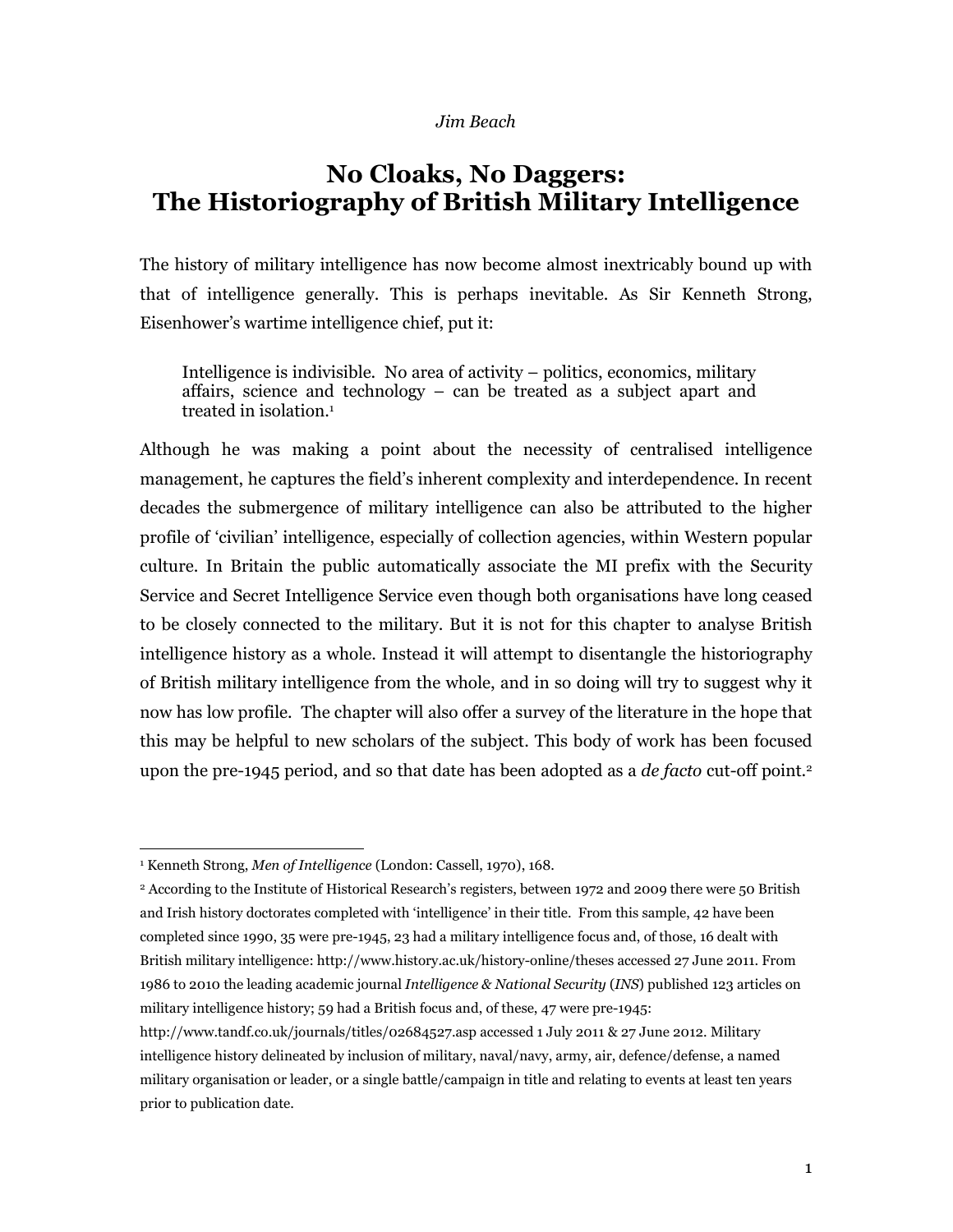The chapter draws the overall conclusion that to get 'better', studies of British military intelligence will probably need to get 'duller'.

The first challenge facing the academic historian of military intelligence is to define the parameters of the subject. The second challenge is to position their activity in relation to the broader fields of military history and intelligence studies.<sup>3</sup> Definitional debates can often generate more heat than light, but in this case it is important to try to peg out what falls inside military intelligence and what does not. Because it was agreed presumably by consensus as far back as 1981, NATO's definition of intelligence is a useful start point:

intelligence / renseignement | Int. INTEL | The product resulting from the processing of information concerning foreign nations, hostile or potentially hostile forces or elements, or areas of actual or potential operations. The term is also applied to the activity which results in the product and to the organizations engaged in such activity.<sup>4</sup>

Laid down at a time when that organisation had a very clear military purpose in defending against a Soviet threat, the focus is external, the potential targets are defined by their intent, and there is an overt link to operational activity. Taking this as a primary focus also allows the filtering out of the cognate areas of security intelligence, counterintelligence, deception and special operations. This conceptualisation is helpful in providing a general context, but it does not discriminate between military intelligence and broader 'civilian' intelligence.

Delineating military intelligence by its producer is the obvious solution. Intelligence produced by people in military uniforms may be consumed mainly by those who also wear them, but the difficulty is that this relationship is not an exclusive one. What the military collect and analyse may be of interest to many others. Things may be further confused if a country's wider intelligence services are subordinated to their military command structures. The alternative would therefore seem to lie in defining military intelligence by its consumers, with all intelligence that might be used by those in uniform

<sup>3</sup> The validity of 'intelligence studies' as a distinct academic entity might be challenged. The author has listened to John Ferris doing so on more than one occasion. But for the purposes of this chapter its existence is assumed, although it is acknowledged that it may be more of a bureaucratic/academic construct than an intellectual/academic one.

<sup>4</sup> AAP-6, 'NATO Glossary of Terms and Definitions' (2010) http://www.nato.int/docu/stanag/aap006/aap-6-2010.pdf accessed 4 July 2011.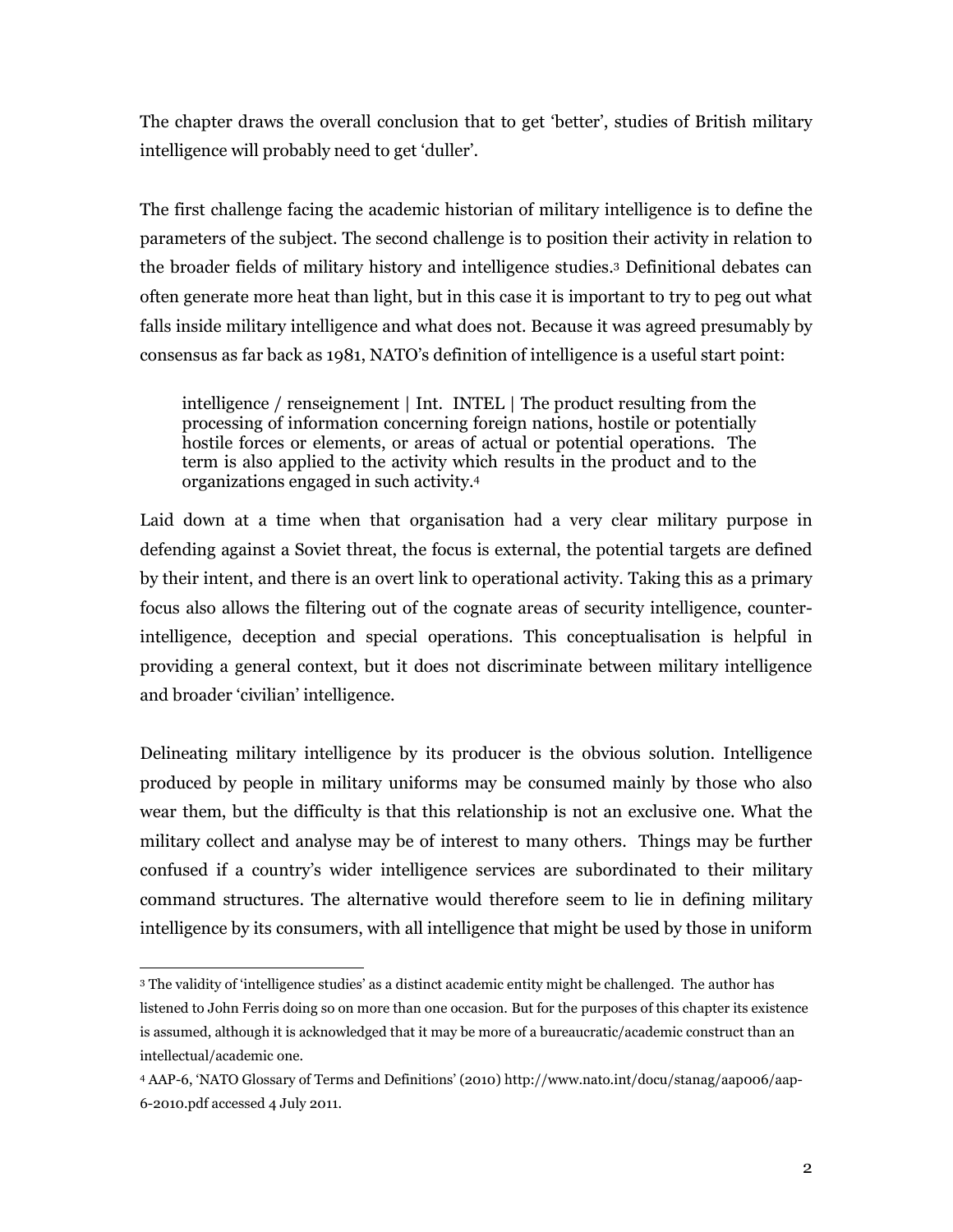being labelled as military intelligence. This is better but is still problematic as the net could then be thrown so widely as to become meaningless. The solution would therefore seem to lie in accepting, first, that its boundaries are always going to be blurred and, second, that military intelligence is not an absolute but is conditional upon the wider military context. In simple terms, what the people in uniform want or need will vary continually and may include material that at other times would be given the more civilianised labels of 'political', 'technical', or 'economic'. To take an historical example, intelligence on the political stance of the Vichy French regime and its influence upon the behaviour of their forces would have been of considerable significance during the preparations for Operation Torch, the Allied invasion of North Africa in November 1942. But eighteen months later, within the context of the invasion of Normandy, it would have been of marginal significance at best because of the very different geographical, military and political circumstances of that operation. These boundaries of military intelligence are perhaps more porous at the top than at the bottom. At the higher levels of strategy the use of the military as an instrument should be integrated closely with other aspects of a state's power and so there will be greater overlapping of intelligence interests. Moving down to the operational and tactical levels, military organisations and their internal intelligence providers theoretically have more independence to conduct their business. This dichotomy also contributes to the overshadowing of military intelligence, with intelligence studies as a discipline defaulting naturally towards the study of the higher levels where the military become just part of the general mix rather than a discrete entity.<sup>5</sup> But this does not preclude serious historical examination of military intelligence matters at these higher levels. For example, Peter Jackson's excellent book on French intelligence in the 1930s began as a PhD thesis with a military title.<sup>6</sup>

The rest of this chapter explores the historiography of British military intelligence by examining primarily the body of scholarly literature that currently exists. It also concentrates on the 'modern' period of the Nineteenth and Twentieth Centuries as this is

<sup>5</sup> Although very different in their tone and content, the following are notable for the prominence they give to military intelligence: Michael Herman, Intelligence Power in Peace and War (Cambridge: Cambridge University Press, 1996); Mark Urban, UK Eyes Alpha: The Inside Story of British Intelligence (London: Faber, 1996).

<sup>6</sup> Peter Jackson, 'French Military Intelligence and Nazi Germany, 1936-1939', PhD (1995) Cambridge; Peter Jackson, France and the Nazi Menace: Intelligence and Policy Making, 1933-1939 (Oxford: Oxford University Press, 2000).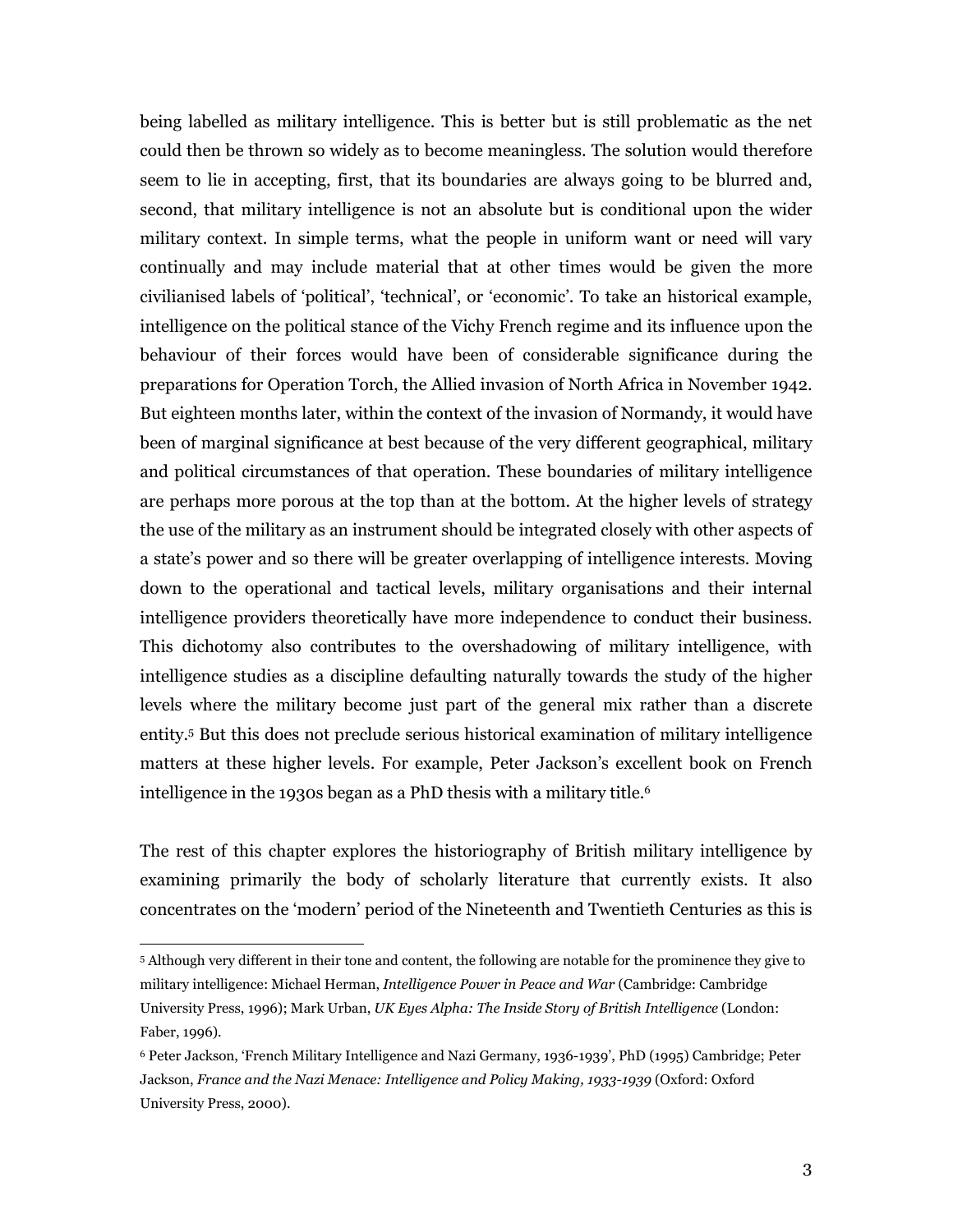the point at which a formalised intelligence function can be discerned within military organisations.<sup>7</sup> After pausing to examine the relationship between intelligence and military history, the chapter examines general surveys of military intelligence history. It then explores the specific histories of British military intelligence using the four 'P's of people, policy, process, and product as a checklist to understand their relative focus and merits.

### Intelligence and Military History

 $\overline{a}$ 

Intelligence was not missing completely from the history of warfare before Christopher Andrew and others proclaimed its significance in the 1980s.<sup>8</sup> For example, the index of Cruttwell's History of the Great War shows that half a century earlier one former intelligence analyst had managed to make reference to intelligence and/or espionage over 30 times in 600 pages.<sup>9</sup> To be fair, he referred mostly to general perceptions rather than any meaningful discussion of intelligence systems, methods or reporting, but their scale and existence is still noticeable.10 Taking another snap-shot, this time from the 1970s, Brian Bond's France and Belgium, 1939-1940 contained a detailed discussion of

<sup>7</sup> For examples of military intelligence in ancient history, see: Arther Ferrill, 'Roman Military Intelligence' in Keith Neilson & BJC McKercher (eds.) Go Spy the Land: Military Intelligence in History (Westport: Praeger, 1992), 17-30; Rose Mary Sheldon, Intelligence Activities in Ancient Rome: Trust in the Gods but Verify (London: Frank Cass, 2005), Chapter 9, 'Roman Military Intelligence', pp164-174. For the early modern period: Gunther Rothenberg, 'Military Intelligence Gathering in the Second Half of the Eighteenth Century, 1740-1792' in Neilson & McKercher (eds.) Go Spy the Land, 99-114; Barbara Donagan, War in England, 1642-1649 (Oxford: Oxford University Press, 2008), 99-114.

<sup>&</sup>lt;sup>8</sup> The usual datum points are: Christopher Andrew & David Dilks (eds.), The Missing Dimension: Governments and Intelligence Communities in the Twentieth Century (London: MacMillan, 1984); Christopher Andrew, Secret Service: The Making of the British Intelligence Community (London: Heinemann, 1985); and the establishment of INS in 1986. A similar point was made by Keith Jeffery in relation to the revelation of the 'Ultra Secret' in 1974: Keith Jeffery, 'Intelligence and Military History: A British Perspective' in David Charters, Marc Milner & J Brent Wilson (eds.), Military History and the Military Profession (Westport: Praeger, 1992), 105. See also his general discussion of of the relationship between intelligence studies and military history.

<sup>9</sup> CRMF Cruttwell, A History of the Great War, 1914-1918 (Oxford: Clarendon Press, 1936); Cruttwell served in MI2(e) at the War Office in 1918.

<sup>&</sup>lt;sup>10</sup> The exceptions to this are: French intelligence very poor due to inferiority in aeroplanes; Russian messages sent in clear; captured order; Allied air superiority prevents German reconnaissance; failure to anticipate Ottoman crossing of the Sinai; sacking of Charteris; Allied propaganda against German Army, Ibid., 17, 45, 80, 259, 351, 499 & 530.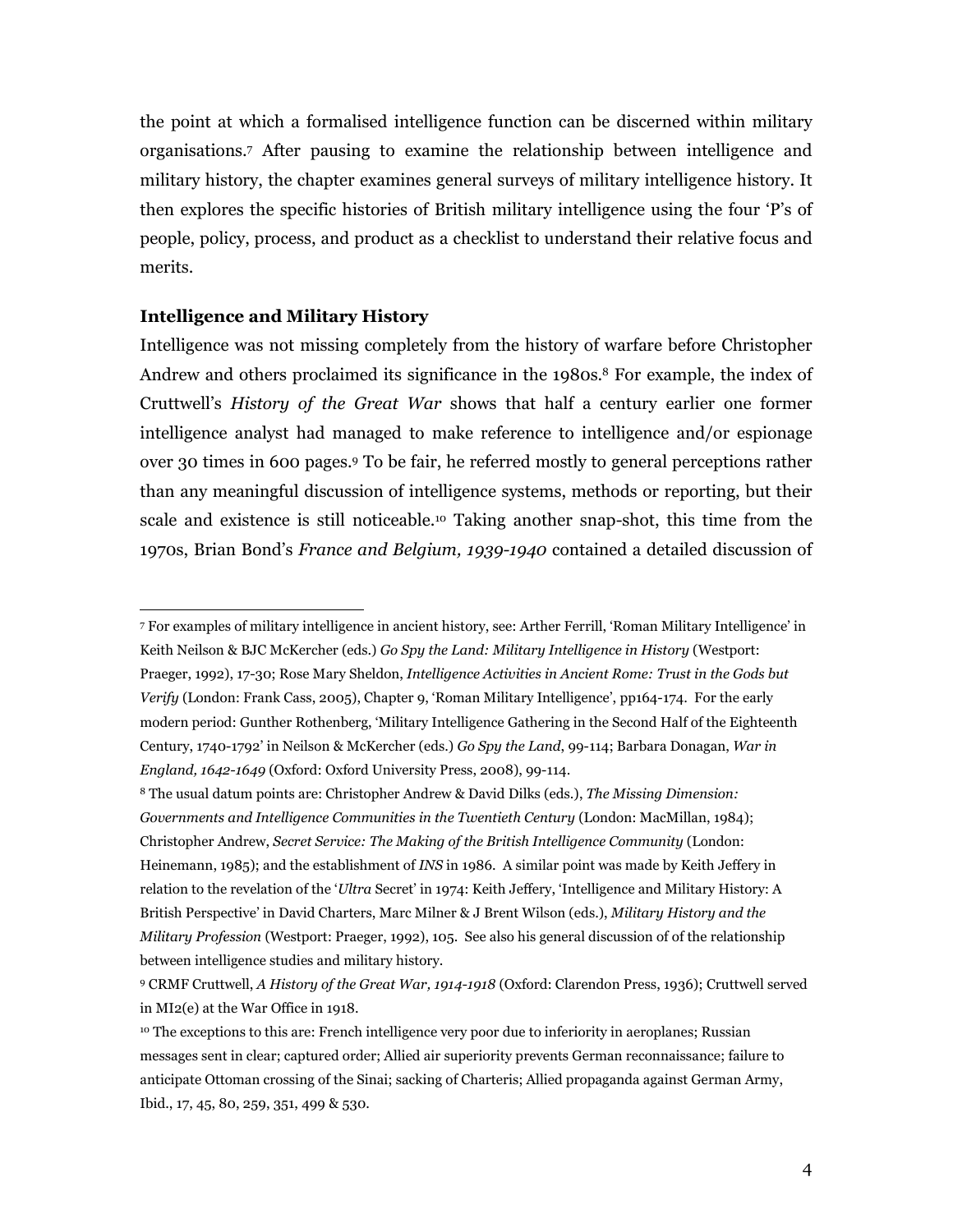Allied intelligence and military decision-making with regard to the Mechelen Incident.<sup>11</sup> But again, his writing did not stray too far into judgements about the workings of the intelligence machinery. Instead it focused on how commanders used the picture they had been given; his key intelligence point being that:

It is of course only too easy after a military disaster … to select those scattered items of intelligence which, if correctly pieced together in good time, would have enabled the defender to parry the blow.<sup>12</sup>

The growth of intelligence studies since then has, arguably, allowed military historians to provide a less forgiving perspective.13 In their landmark work on military effectiveness, Allan Millett and Williamson Murray placed intelligence systems alongside logistics and communications as key determinants of operational-level effectiveness.14 Therefore just as the quality of an army's supply system or its radio network can be unpacked, analysed and judged, so too must its intelligence feed. Such enquiries might present specific methodological challenges, particularly with regard to sources and context, but they cannot be avoided if that military organisation is to be truly understood. In this conception, intelligence provision is not some centralised or civilianised deus ex machina but an integrated part of the military system. Within military organisations, products such as daily intelligence summaries mount up at multiple levels at an alarming rate. This can present the researcher with a mountain of textual material to wade through in order to understand the nature of the intelligence picture at any particular moment. Such painstaking jigsaw work is not for the faint-hearted, but can be very rewarding. Similarly, careful analysis of operational documentation can pick up the 'echo' of the intelligence picture even when the latter has not survived intact.

<sup>11</sup> In January 1940 the Belgians captured, near Mechelen, a set of German invasion plans from a downed aircraft and passed the details on to the Allies: Brian Bond, France and Belgium, 1939-1940 (London: Davis Poynter, 1975), 78-81.

<sup>12</sup> Ibid., 80.

<sup>&</sup>lt;sup>13</sup> See also the frequent appearance of intelligence in: Eliot Cohen & John Gooch, Military Misfortunes: The Anatomy of Failure in War (New York: Free Press, 1990).

<sup>14</sup> 'Do military organizations have the capability to support their operational practices with the required intelligence, supply, communications, medical and transportation systems?': Allan Millett, Williamson Murray & Kenneth Watman, 'The Effectiveness of Military Organizations' in Allan Millett & Williamson Murray (eds.), Military Effectiveness, Volume 1: The First World War (London: Unwin Hyman, 1988), 16.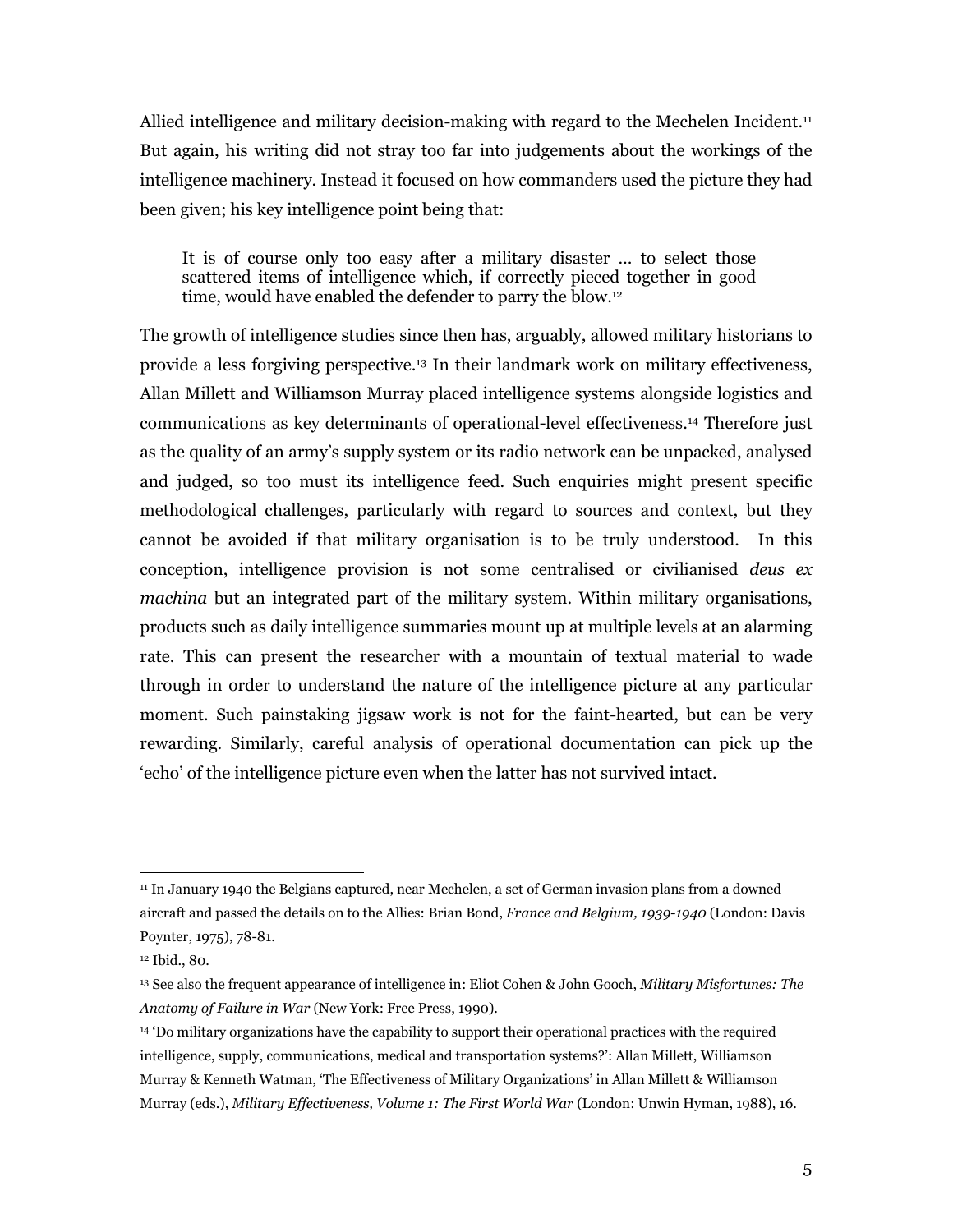It has helped that from the 1980s onwards academic military history has become more sophisticated, moving away from its traditional 'drum and trumpet' roots.15 But the question then arises as to whether historical examinations of military intelligence grew simply because of better academic military history or because of the emergence of 'intelligence studies'? The answer would seem to be that the two have to some extent been symbiotic, with intelligence studies providing, in its simplest terms, something for military historians to lean against. The existence of basic concepts and ongoing debates about matters such as intelligence failures or even just the intelligence cycle is helpful in framing historical work. For the mainstream of intelligence studies the existence of military historians doing intelligence work adds diversity to their community and can provide robust case studies of previous intelligence practice. A rough parallel might be drawn here with the development of the medical humanities and their enrichment of military history. For example, Mark Harrison's award-winning studies of military medicine in the British Army during the First and Second World Wars, or the burgeoning literature on military mental health.16 Mischievously, it might also be argued that military intelligence history simply constitutes intelligence studies at its least glamorous. As Gerard de Groot put it when explaining why he shifted from studying Field Marshal Haig's intelligence feed to studying the man himself: 'Before long I discovered that [military] intelligence has very little to do with cloaks and daggers, being mostly about boring reports and endless statistics'.<sup>17</sup>

### Histories of Military Intelligence

 $\overline{a}$ 

Academic military historians can be simultaneously gladdened and saddened by the popular military history market.18 In Britain, the proliferation of war documentaries on

<sup>15</sup> Michael Howard, 'Military History and the History of War' in Williamson Murray & Richard Hart Sinnreich (eds.), The Past as Prologue: The Importance of History to the Military Profession (Cambridge: Cambridge University Press, 2006), 12-20.

<sup>16</sup> Mark Harrison, Medicine and Victory: British Military Medicine in the Second World War (Oxford: Oxford University Press, 2004); Mark Harrison, The Medical War: British Military Medicine in the First World War (Oxford: Oxford University Press, 2010). Both have won the Society for Army Historical Research's prestigious Templer Medal Book Prize.

<sup>&</sup>lt;sup>17</sup> Gerard De Groot, Douglas Haig, 1861-1928 (London: Unwin Hyman, 1988), ix.

 $18$  For a measured discussion of the popular military history market, see: Jeremy Black, Rethinking Military History (London: Routledge, 2004), 39. For the long view, see: Tim Travers, 'The Development of British Military Historical Writing and Thought from the Eighteenth Century to the Present' in Charters et al (eds.), Military History and the Military Profession, 23-44.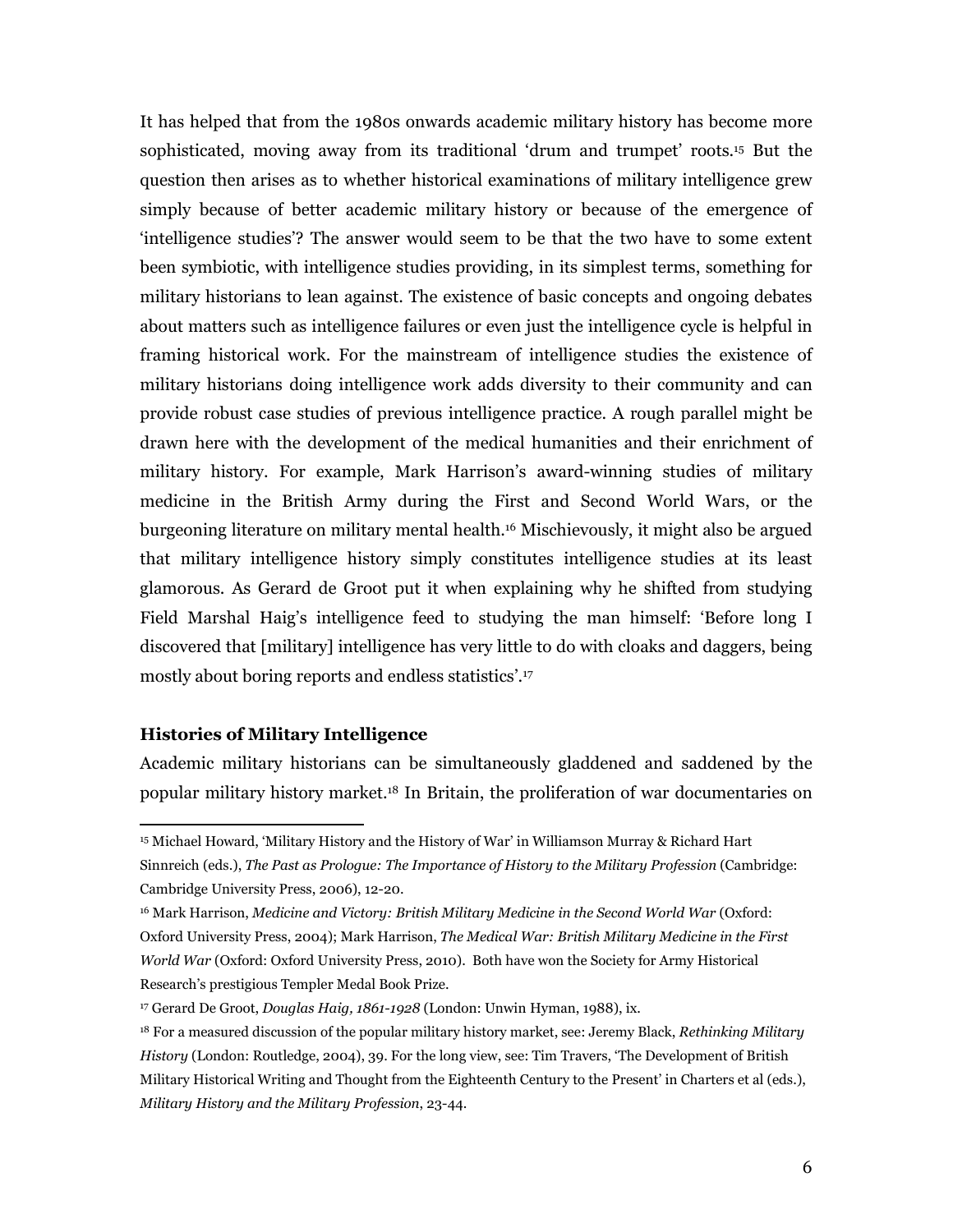digital television channels, the large military history sections of high street bookshops, and the popularity of conflict-based computer games testify to the public's fascination with the subject.<sup>19</sup> Although such a high-profile might be envied, there is always the nagging concern that popular military history is still too wedded to old-fashioned genres which thereby devalues the overall currency of the field. It is difficult to see how this can be changed. Indeed, its commercial success may be the very thing that makes it impossible for popular military history to break itself away from its well-worn subjects and favoured modes of expression. Military intelligence history is certainly not exempt from this context; in fact, the public's fascination with spies, spooks and secret agents means that a similar dichotomy has always existed between academic and popular writings on intelligence matters.<sup>20</sup>

Looking for popular surveys focused upon British military intelligence one is struck immediately by their scarcity.21 The 'best fit' for this requirement is probably Peter Gudgin's Military Intelligence: The British Story which was published in 1989 and again in 1999.22 The first part of the book is a synthesis of key secondary texts which provides a potted history of intelligence in the British Army. This is followed by thematic chapters on intelligence functions, sources, espionage and counter-intelligence, and electronic warfare developments. The focus is inconsistent as the latter sections drift away from its ostensibly British and military focus. In the last decade the two most prominent works of popular military intelligence history have been John Hughes-Wilson's Military Intelligence Blunders and Cover-ups (1999) and John Keegan's Intelligence in War (2003).23 Both books adopt a case-study approach which includes British examples, as

<sup>19</sup> For the context of history and heritage, see: Jerome de Groot, Consuming History: Historians and Heritage in Contemporary Popular Culture (London: Routledge, 2009).

<sup>20</sup> For an exploration of the wider relationship between intelligence and the media, see: Robert Dover & Michael Goodman (eds.), Spinning Intelligence: Why Intelligence Needs the Media, Why the Media Needs Intelligence (London: Hurst, 2009).

<sup>&</sup>lt;sup>21</sup> Jock Haswell, *British Military Intelligence* (London: Weidenfeld & Nicholson, 1973) is to a great extent a history of the Intelligence Corps – it even has their cap badge on its dust jacket – and so it is examined in the next section.

<sup>&</sup>lt;sup>22</sup> Peter Gudgin, Military Intelligence: The British Story (London: Arms & Armour, 1989 & Stroud: Sutton, 1999). A former wartime tank officer, Gudgin's other publications are on armoured warfare.

<sup>&</sup>lt;sup>23</sup> John Hughes-Wilson, *Military Intelligence Blunders and Cover-ups* (London: Robinson, 1999 & 2004); John Keegan, Intelligence in War: Knowledge of the Enemy from Napoleon to Al-Qaeda (London: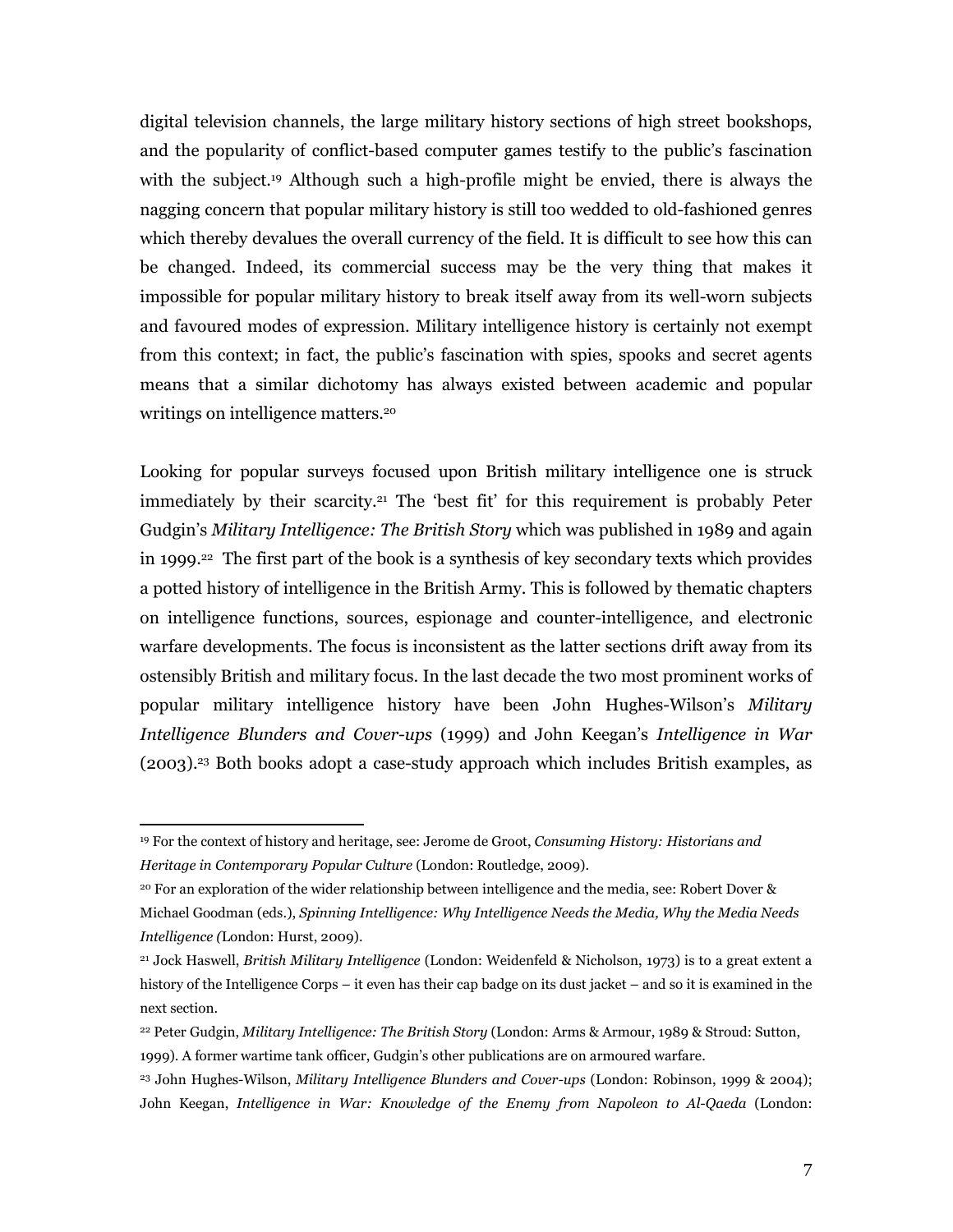well as addressing intelligence in war from a general perspective. 24 Although lively reads that are forthright in their judgements, they both rely on a very limited range of sources.<sup>25</sup> More useful as scholarly entry points to the subject are recent encyclopaedia entries by Hugh Bicheno and Joe Maiolo.26 Bicheno skims across similar ground to Hughes-Wilson and Keegan and cites many of the same examples, but he does it in fewer words. Maiolo's piece is much more helpful as he signposts many of the milestone publications in military intelligence history before summarising the evolution of the literature and debates on key issues, such as the contribution of signals intelligence during the Second World War. Similarly, although dated both Jonathan House's military intelligence research guide and Keith Robbins' bibliography of British history contain some pointers to important older books.27 Also, Wesley Wark's 1988 summation of the British intelligence historiography still repays attention.<sup>28</sup>

Shifting towards more scholarly surveys of intelligence, the military dimension is also present. Still a landmark in the historical study of British intelligence, Christopher Andrew's Secret Service has a strong military flavour, particularly in his discussion of

Hutchinson, 2003). Keegan is a former Sandhurst academic and defence editor of the Daily Telegraph. Hughes-Wilson is a former Intelligence Corps officer and associate editor of Eye-Spy magazine.

<sup>24</sup> Hughes-Wilson: Barbarossa, 1941; Pearl Harbour, 1941; Singapore, 1942; Dieppe, 1942; D-Day, 1944; Tet, 1968; Falklands, 1982; Kuwait, 1990-1991; World Trade Center/Pentagon, 2001. Keegan: Nile, 1798; Shenandoah Valley, 1862; Emden/Coronel/Falklands, 1914; Atlantic, 1939-1945; Crete, 1941; Midway, 1942; V-weapons, 1943-1944.

<sup>25</sup> Hughes-Wilson includes a handful of primary documents in his bibliography, but he relies on a small number of popular secondary sources for each of his case studies. Keegan provides footnotes and draws upon some academic sources, but they are still fairly limited in their scope. See the following reviews of Keegan: Joseph Mazzafro, INS, Vol.19 (4) 2004, 734-737; MJ Barber, Canadian Military Journal, Vol.5 (1) 2004, 57-58. Hughes-Wilson's intelligence survey The Puppet Masters: Spies, Traitors and the Real Forces behind World Events (London: Weidenfeld & Nicholson, 2004) has better supporting references and includes some discussion of military intelligence developments.

<sup>&</sup>lt;sup>26</sup> Hugh Bicheno, 'Intelligence, Military', in Richard Holmes (ed.), The Oxford Companion to Military History (Oxford: Oxford University Press, 2001), 447-448; Joe Maiolo, 'Intelligence' in Charles Messenger (ed.) Reader's Guide to Military History (London: Fitzroy Dearborn, 2001), 259-261.

<sup>27</sup> Jonathan House, Military Intelligence, 1870-1991: A Research Guide (Westport: Greenwood, 1993); Keith Robbins, Bibliography of British History, 1914-1989 (Oxford: Clarendon Press, 1996), 351, 363 & 381.

<sup>&</sup>lt;sup>28</sup> Wesley Wark, 'Intelligence since 1900' in Gerald Jordan (ed.), British Military History: A Supplement to Robin Higham's Guide to the Sources (New York: Garland, 1988), 503-523.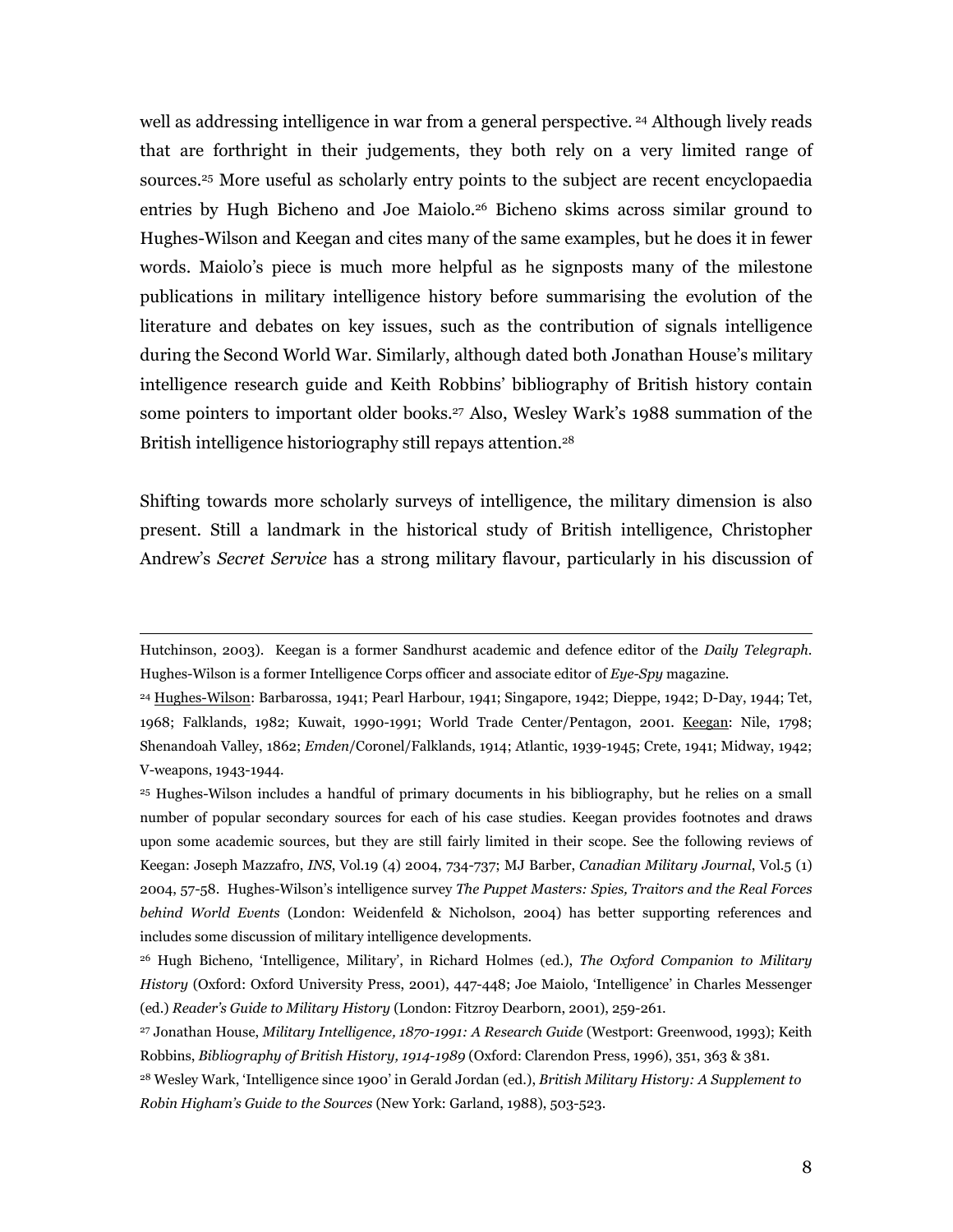what he calls the 'Victorian Prologue' and, of course, the two world wars.29 Andrew also argues the War Office made the 'the first hesitant steps towards the creation of a professional intelligence community'.30 Jeffrey Richelson's survey, A Century of Spies, makes a similar journey to Andrew's but with a wider international and chronological focus.31 Again, his wartime chapters have the most to say about developments in military intelligence and include a number of famous British examples. More recently the National Archives have published British Intelligence: Secrets, Spies and Sources in order to 'highlight [their] rich and diverse collection of intelligence records'.<sup>32</sup> Its chapters on military, naval and air intelligence fulfil this primary purpose but they are more a miscellany than a coherent account of developments in each of these fields.

Augmenting these general surveys, we now have a specific literature on military intelligence as a discrete field of study. To a great extent responsibility for this can be attributed to the late Michael Handel and his erstwhile collaborator, John Ferris, who has continued to work in this specific field. This is not to argue that relevant work did not exist before their work in the early 1990s,33 but in approaching intelligence from an overtly strategic perspective they have provided – and in Ferris' case, continue to provide – its military form with some strong theoretical and evidential foundations.34 The first

<sup>29</sup> Andrew, Secret Service, 7-15, 20-33, 86-173, 448-486. The haphazard nature of historical writings on British intelligence before Secret Service is perhaps illustrated by two contrasting contributions to a 1984 volume ostensibly about intelligence before the two world wars. One is a useful survey of pre-1914 policymaking but has almost nothing to say about intelligence matters; the other surveys the pre-1939 intelligence community and discusses the utility of its products: Paul Kennedy, 'Great Britain before 1914' & Donald Cameron Watt, 'British Intelligence and the Coming of the Second World War in Europe' in Ernest May (ed.), Knowing One's Enemies: Intelligence Assessment before the Two World Wars (Princeton: Princeton University Press, 1984), 172-204, 237-270.

<sup>30</sup> Andrew, Secret Service, 7.

<sup>31</sup> Jeffery Richelson, A Century of Spies: Intelligence in the Twentieth Century (Oxford: Oxford University Press, 1995).

<sup>32</sup> Stephen Twigge, Edward Hampshire & Graham Macklin, British Intelligence: Secrets, Spies and Sources (Richmond: National Archives, 2008), 15.

<sup>33</sup> For example, Strong's Men of Intelligence was sub-titled 'a study of the roles and decisions of chiefs of intelligence from World War I to the present day' [1970] and examined the interaction between intelligence officers and their commanders.

<sup>34</sup> For Handel and Ferris' academic careers, see: Richard Betts & Thomas Mahnken (eds.) Paradoxes of Strategic Intelligence: Essays in Honor of Michael Handel (London: Frank Cass, 2003), viii-x; John Ferris, Intelligence and Strategy: Selected Essays (London: Routledge, 2005), 1-7. Ferris' extensive body of work is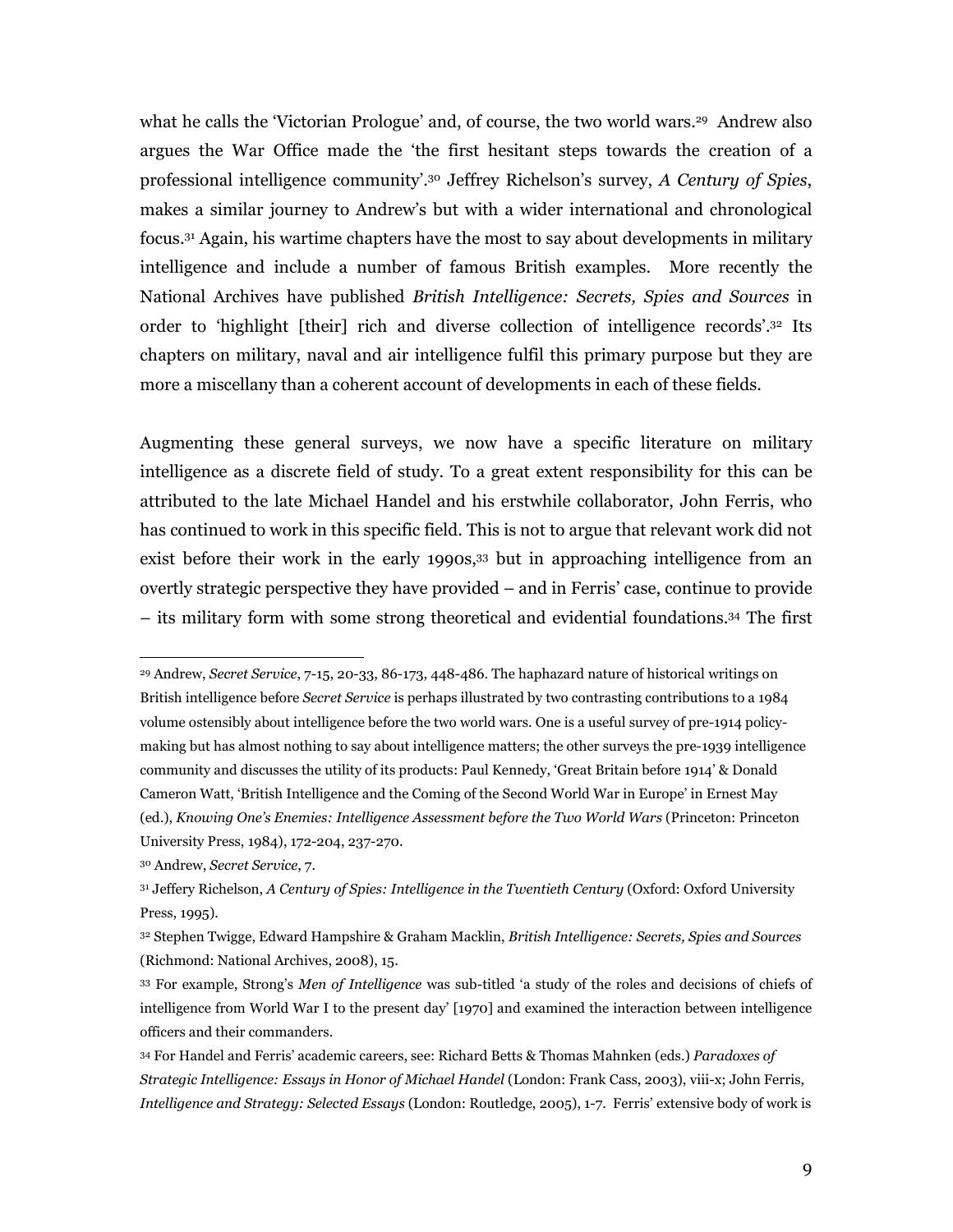key datum point is the 1990 special issue of *Intelligence & National Security* which contained a very lengthy introduction by Handel which examined military intelligence within a Clausewitzian framework as well as surveying a number of examples.35 Five years later Handel and Ferris published a lengthy article entitled 'Clausewitz, Intelligence, Uncertainty and the Art of Command in Modern War'.36 Taking forward their theory and history themes, they set out an important framework for the 'evolution of the role of intelligence in military operations and war'.37 This posited three phases to the development of military intelligence starting from 1800 with the second phase delineated by 1914 and 1945. By examining various aspects of military intelligence practice across these periods and linking them to parallel developments in command and communications, they provided a very useful model for understanding both the past and present.<sup>38</sup>

#### Histories of British Military Intelligence

 $\overline{a}$ 

Categorising intelligence histories is not wholly straightforward. Although what follows has adopted a necessarily conventional and chronological structure, it is helpful to pause

included, where relevant, in the next section. Because of the parameters set out at the start of this chapter, his excellent work on security, deception and non-military intelligence have been omitted.

<sup>35</sup> Michael Handel, 'Intelligence and Military Operations', INS, Vol.5 (2) 1990, 1-95 & Michael Handel (ed.), Intelligence and Military Operations (London: Frank Cass, 1990), 1-95. The origins of the special issue/volume lay in a series of conferences on intelligence and military operations held at the US Army War College in the late 1980s. An earlier special issue had focused on leaders and intelligence: INS, Vol.3 (3) 1988 & Michael Handel (ed.) Leaders and Intelligence (London: Frank Cass, 1989). This collection included Harold Deutsch, 'Commanding Generals and the uses of Intelligence'.

<sup>36</sup> John Ferris & Michael Handel, 'Clausewitz, intelligence, uncertainty and the art of command in military operations', INS Vol. 10 (1) 1995, 1-58; Ferris, Intelligence and Strategy, 239-287. See also: Michael Handel, 'Intelligence in Historical Perspective' in Keith Neilson & BJC McKercher (eds.), Go Spy the Land: Military Intelligence in History (Westport: Praeger, 1992), 179-192.

<sup>37</sup> Commander's interest in intelligence; organization; scope and range; sources and reliability; problems; the balance of intelligence; solutions to problems and better use: Ferris, Intelligence and Strategy, 281.

<sup>38</sup> More recently, see Ferris' forewords to Stephen Harris, British Military Intelligence in the Crimean War, 1854-1856 (London: Frank Cass, 1999) and Brad Gladman, Intelligence and Anglo-American Air Support in World War Two: The Western Desert and Tunisia, 1940-43 (London: Palgrave, 2009). Respectively these provide further reflections on Nineteenth Century military intelligence and command & control in the two World Wars. See also his elegant summation of intelligence more generally: John Ferris, 'Intelligence' in Robert Boyce & Joseph Maiolo (eds.), The Origins of World War Two: The Debate Continues (London: Palgrave, 2003), 308-310.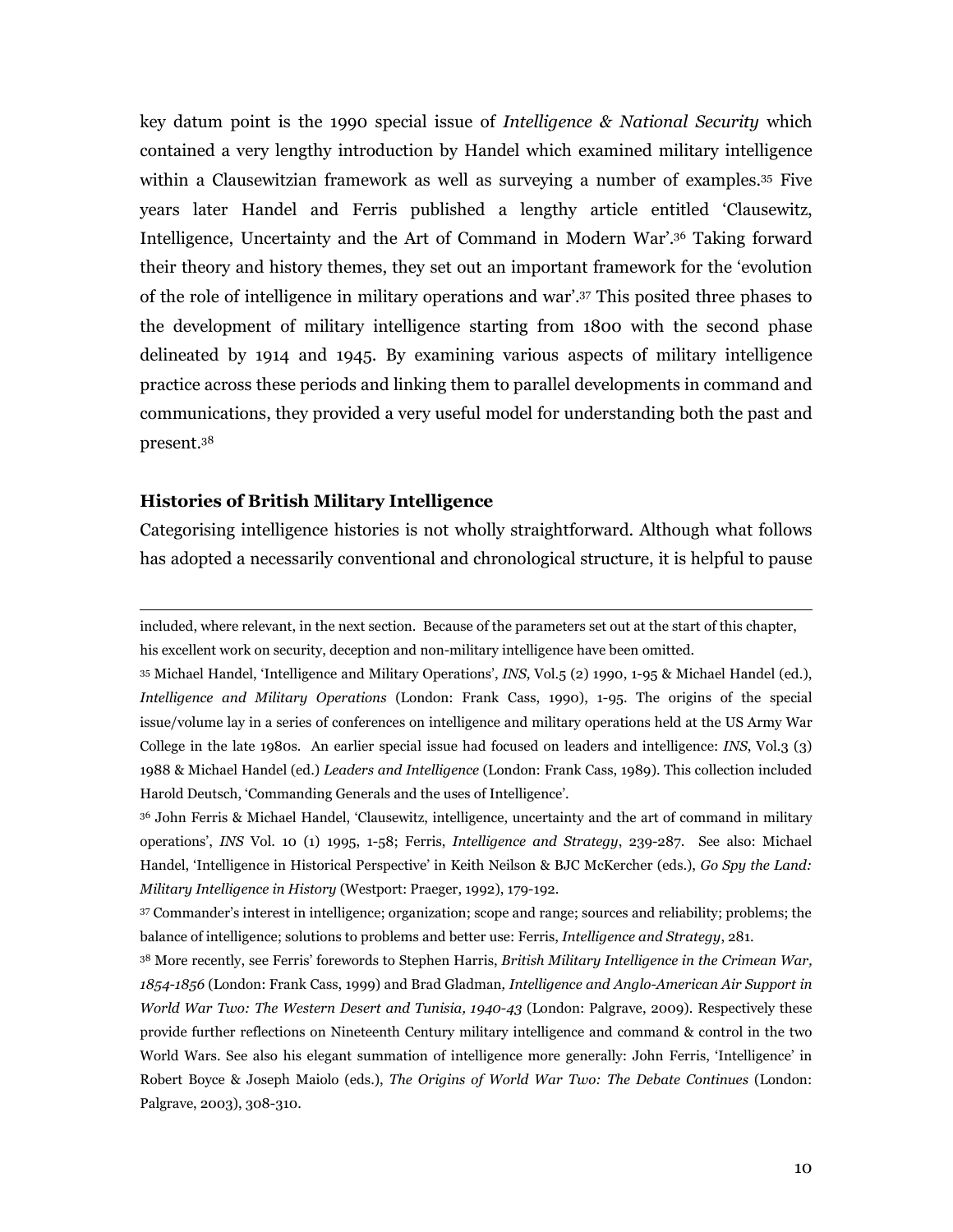and reflect upon alternate typologies. Two varieties of military intelligence history can perhaps be labelled; those that are organisation-focused and those that are targetfocused. However, they should be seen more as opposite ends of a continuum rather than totally separate categories. Organisation-focused histories are perhaps more common and tend to dwell upon the more inward-looking aspects of people, policy, and process. This is not to say that they are unimportant, just that they often provide only a necessary foundation for later work.39 An obvious example would be Thomas Fergusson's study of British Army intelligence in the late Nineteenth Century.40 Target-focused histories are generally more outward-looking and privilege the intelligence product and the interactions with consumers. Within the normal academic 'rules of engagement', those studies which tend towards this end of the spectrum are arguably stronger because they connect intelligence history more closely to its wider context. A classic British example from this category would be Wesley Wark's The Ultimate Enemy. <sup>41</sup> However, it should be noted that a necessary precondition for such a study is a mature military historiography within which the intelligence history can thrive. If the strategic and operational histories are immature, the intelligence historian will struggle to shape their own work to fit with its contours and controversies. This relative immaturity of the academic literature, rather than difficulties with the intelligence sources, may help to explain the relative paucity of post-1945 histories of military intelligence.

Within the British context, it is also important to note the long tradition of regimental history as a particular flavour of military history. Despite their parochial focus and often celebratory purpose, these sources need to be taken seriously, particularly as, within their security restrictions, they often have interesting things to say about post-1945 developments. The Royal Navy and Royal Air Force have long had intelligence-related branches,42 but it is the Army's Intelligence Corps, with a continuous 'tribal' identity since 1940, which has been the direct or indirect subject of histories since the early

<sup>39</sup> A similar point is made in: Jeffery, 'Intelligence and Military History' in Charters et al (eds.), Military History and the Military Profession, 110.

<sup>40</sup> Thomas Fergusson, British Military Intelligence, 1870-1914: The Development of a Modern Intelligence Organization (Frederick: University Publications of America, 1984).

<sup>41</sup> Wesley Wark, The Ultimate Enemy: British Intelligence and Nazi Germany, 1933-1939 (London: IB Tauris, 1985).

<sup>&</sup>lt;sup>42</sup> For an accessible survey of RAF photographic intelligence, see: Roy Conyers Nesbit, Eyes of the RAF: A History of Photo-Reconnaissance (Stroud: Sutton, 1996).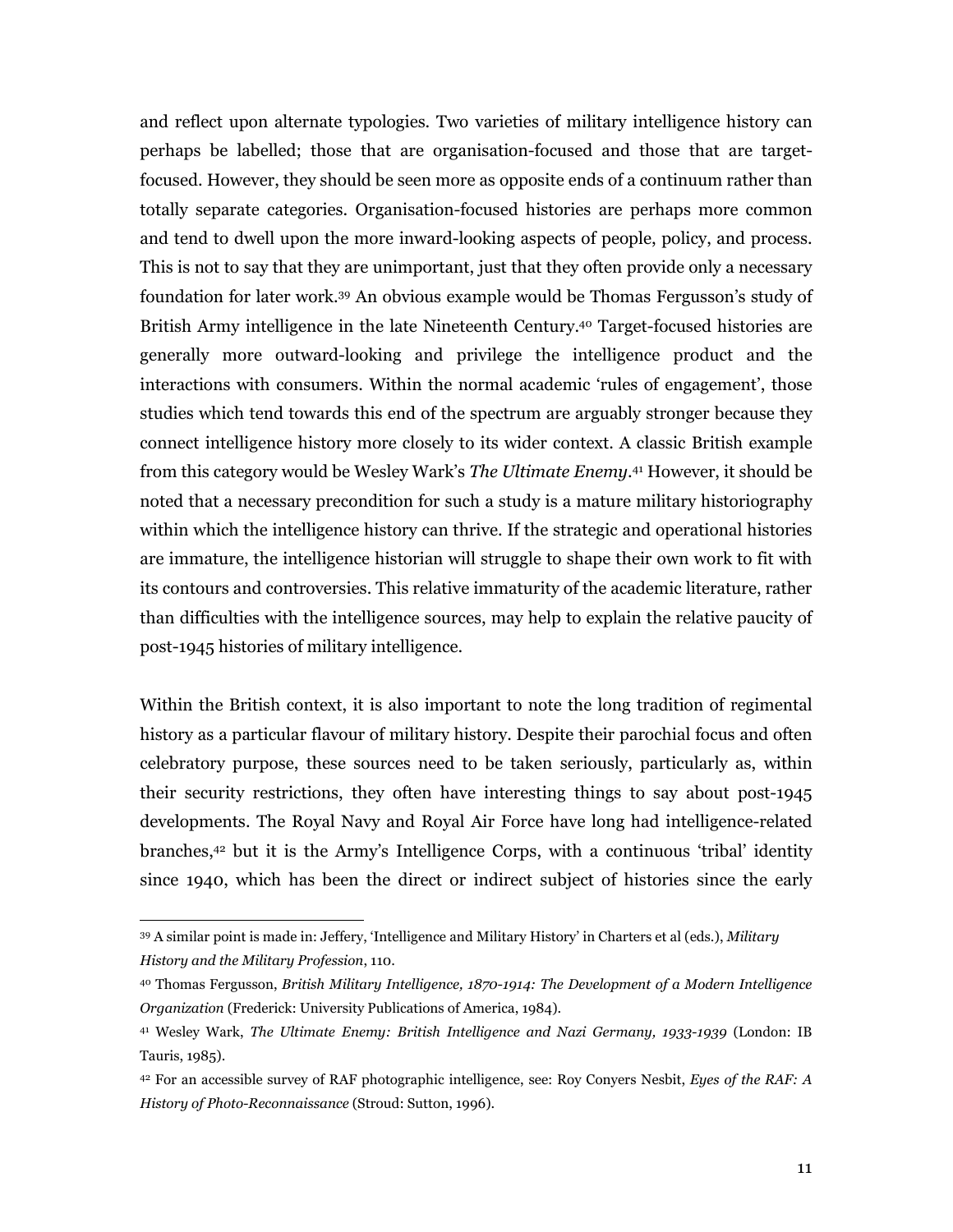1970s. The first was Brian Parritt's The Intelligencers which surveyed his corps' antecedents from the Seventeenth Century to 1914.43 This was followed shortly afterwards by Jock Haswell's British Military Intelligence which had a great deal to say about the corps. Written by a former infantry officer and popular military historian it provided a readable account of the wider intelligence context, organisational development, and individual contributions. Twenty years later the Sandhurst academic and part-time Intelligence Corps officer Anthony Clayton produced a fully-referenced official history which covered much of the same ground.44 As works of history, all three books wrestle with the fact that the modern Intelligence Corps and its predecessors have always had a wide variety of tasks; from those engaged in strategic collection or special operations who have simply worn their badge as a 'flag of convenience' in wartime, to more conventional intelligence sections operating in support of frontline commanders. This necessitates a patchwork approach to the subject matter. These histories also labour under what might be termed a 'neglect complex'; a consistent theme summed up by Parritt's opening line: 'The British Army has never liked or wanted professional intelligence officers'. From an organisational perspective this piece of folklore may be useful, but from an external viewpoint the pace of intelligence professionalisation cannot be reduced to the vagaries of hierarchical prejudices.45 Hopefully future histories will place the Intelligence Corps in a broader and more measured context.

Starting our general survey with histories of pre-1914 British military intelligence, one notes their relatively small number but also their improving scholarly quality.46 This is illustrated neatly by studies of intelligence support to the Duke of Wellington. Forty years ago there was only Haswell's popular history, ten years ago came Mark Urban's study of code-breaking in the Peninsular War, and more recently we have the emergence

<sup>43</sup> Brian Parritt, The Intelligencers: The Story of British Military Intelligence up to 1914 (Ashford: Intelligence Corps Association, 1971 & 1983). It has recently been re-published with some brief additional sections: Brian Parritt, The Intelligencers: British Military Intelligence from the Middle Ages to 1929 (Barnsley: Pen & Sword, 2011). His military career culminated as Director of the Intelligence Corps.

<sup>44</sup> Anthony Clayton, Forearmed: A History of the Intelligence Corps (London: Brassey's, 1993).

<sup>45</sup> A similar 'no one loved/loves us' world-view can be discerned in the histories of army education: ACT White, The Story of Army Education 1643-1963 (London: George Harrap, 1963); Leslie Wayper, Mars and Minerva: A History of Army Education (Winchester: Royal Army Educational Corps Association, 2004). <sup>46</sup> Although it diverts unnecessarily into matters of domestic security intelligence, a short and accessible survey of the period can be found in: Stephen Wade, Spies in the Empire: Victorian Military Intelligence (London: Anthem Press, 2007).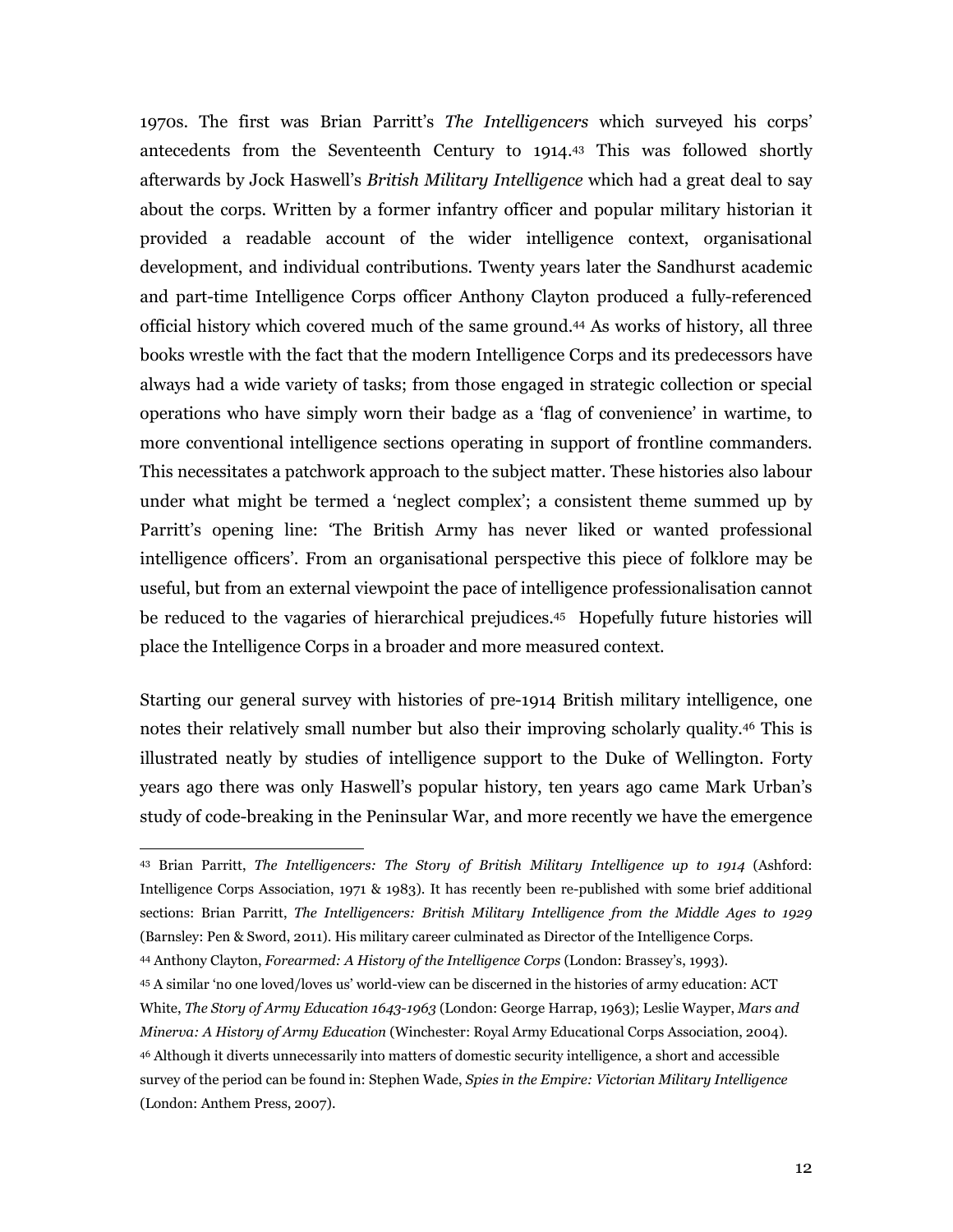of academic work in the field.47 Moving forward to the mid-Nineteenth Century, there is Stephen Harris' fascinating study of intelligence in the Crimea.48 The colonial campaigns of the second half of the century have attracted some attention but in light of their contemporary resonance their relative neglect is perplexing.49 Organisational developments at home and in the field are captured quite comprehensively in Fergusson's previously mentioned *British Military Intelligence*,<sup>50</sup> and for the period immediately prior to 1914, Matthew Seligmann's painstaking reconstruction of the work of Britain's military attachés in Germany.<sup>51</sup>

The First World War period is blessed with a greater range of work. The most prominent single volume history is Occleshaw's *Armour Against Fate* (1989). Derived from a doctoral thesis, it sought to examine the Army's intelligence efforts across the globe between 1914 and 1918.52 As contemporary reviewers noted, it was ambitious and informative but also idiosyncratic and eclectic in its focus.53 Two decades on, it can be

<sup>47</sup> Jock Haswell, The First Respectable Spy: The Life and Times of Colquhoun Grant, Wellington's Head of Intelligence (London: Hamish Hamilton, 1969); Mark Urban, The Man who Broke Napoleon's Codes: The Story of George Scovell (London: Faber & Faber, 2001); Mark Romans, 'Professionalism and the Development of Military Intelligence in Wellington's Army, 1809-14', PhD (2005) Southampton; Huw Davies, 'British Intelligence in the Peninsular War', PhD (2006) Exeter; Huw Davies, 'Integration of Strategic and Operational Intelligence during the Peninsular War', INS, Vol. 21 (2) 2006, 202-223. <sup>48</sup> Harris, British Military Intelligence.

<sup>49</sup> Stephen Manning, 'Learning the Trade: The Use and Misuse of Intelligence during the British Colonial Campaigns of the 1870s', INS, Vol. 22 (5), 2007, 644-660; Edward Spiers, 'Intelligence and Command in Britain's Small Colonial Wars of the 1890s', INS, Vol. 22 (5) 2007, 661-681. Adopting a broader chronological focus but also useful for military intelligence in India is: Robert Johnson, Spying for Empire: The Great Game in Central and South Asia, 1757-1947 (London: Greenhill, 2006).

<sup>50</sup> For additional context, see: Christopher Brice, 'The Military Career of General Sir Henry Brackenbury, 1856-1904: The Thinking Man's Soldier', PhD (2009) De Montfort, 168-207; William Beaver, Under Every Leaf: How Britain Played the Greater Game from Afghanistan to Africa (London: Biteback, 2012).

<sup>51</sup> Matthew Seligmann, Spies in Uniform: British Military & Naval Intelligence on the Eve of the First World War (Oxford: Oxford University Press, 2006); Matthew Seligmann (ed.), Naval Intelligence from Germany: The Reports of the British Naval Attachés in Berlin, 1906-1914 (Aldershot: Ashgate for the Navy Records Society, 2007).

<sup>52</sup> Michael Occleshaw, 'British Military Intelligence during the First World War', PhD (1984) Keele. For related work at this time, see: David French, 'Sir John French's Secret Service on the Western Front, 1914– 15', Journal of Strategic Studies, Vol. 7 (40) 1984, 423-440.

<sup>53</sup> Keith Jeffery, 'Sources of Confusion', Times Literary Supplement, 10-16 November 1989, 1232; Ian Beckett, Journal of the Society for Army Historical Research, Vol.68, 1990, 220.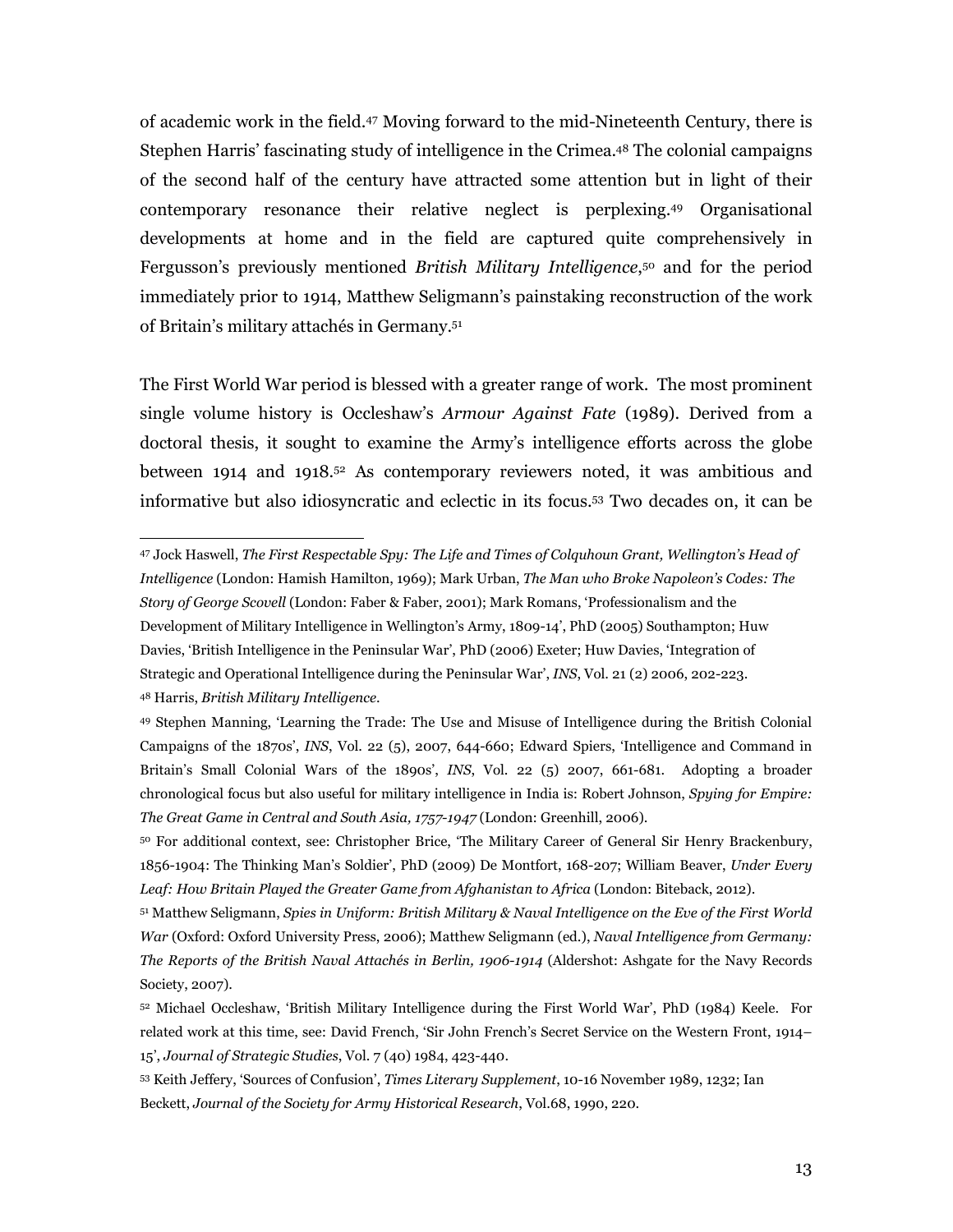judged perhaps as typical of that 'first wave' of intelligence histories; it sought to do too much, it relied too heavily on private papers, and it also tried to tap into a popular market for spy stories. But it still remains, to some extent, a military intelligence equivalent of Andrew's *Secret Service*. Since Occleshaw, our understanding of the Army's intelligence work has been expanded in a number of directions through more tightly focused studies. John Ferris has, with his customary thoroughness, examined signals intelligence while Dan Jenkins has subjected the British Expeditionary' Force's Canadian Corps to very close scrutiny.54 The author must put modesty aside and mention his own work on the Western Front.55 The Middle Eastern theatres of operation have also proved fruitful areas for research. We now have some understanding of intelligence matters in Mesopotamia and the Dardanelles,56 but the most notable work is Yigal Sheffy's outstanding study of military intelligence in Palestine.57 By integrating all the intelligence sources with a nuanced discussion of organisational development and the operational decision-making, Sheffy sets a high benchmark for future works of military intelligence history. Polly Mohs' more recent study of the Arab Revolt is also informative, but has an odd introduction that betrays some ignorance of military intelligence developments elsewhere.58 Naval intelligence between 1914 and 1918 is, unsurprisingly, dominated by the story of their codebreakers and such studies have had a long

<sup>54</sup> John Ferris, 'The British Army and signals intelligence in the field during the First World War', INS, Vol. 3 (4) 1988, 23-48; John Ferris (ed.) The British Army and Signals Intelligence during the First World War (Stroud: Allan Sutton for the Army Records Society, 1992); Dan Jenkins, 'The Other Side of the Hill: Combat Intelligence in the Canadian Corps, 1914-1918', Canadian Military History, Vol.10(2) 2001, 7-26; Dan Jenkins, 'Winning Trench Warfare: Battlefield Intelligence in the Canadian Corps, 1914-1918', PhD (1999) Carleton.

<sup>55</sup> Jim Beach, 'British Intelligence and the German Army, 1914-1918', PhD (2005) London; Jim Beach, 'British Intelligence and German Tanks, 1916-1918', War in History, Vol.14 (4) 2007.

<sup>56</sup> Peter Morris, 'Intelligence and its Interpretation: Mesopotamia, 1914-1916' in Christopher Andrew & Jeremy Noakes (eds.), Intelligence and International Relations (Exeter: University of Exeter, 1987), 77-101; Richard Popplewell, 'British Intelligence in Mesopotamia 1914-16', INS, Vol. 5 (2) 1990, 139-172; Peter Chasseaud & Peter Doyle, Grasping Gallipoli: Terrain, Maps and Failure at the Dardanelles, 1915 (Staplehurst: Spellmount, 2005). Andrew Syk, 'Command and the Mesopotamia Expeditionary Force, 1915- 1918', DPhil (2009) Oxford, 92-129.

<sup>57</sup> Yigal Sheffy, British Military Intelligence in the Palestine Campaign, 1914-1918 (London: Frank Cass, 1998).

<sup>&</sup>lt;sup>58</sup> Polly Mohs, *Military Intelligence and the Arab Revolt: The First Modern Intelligence War (London:* Routledge, 2008), 4-5.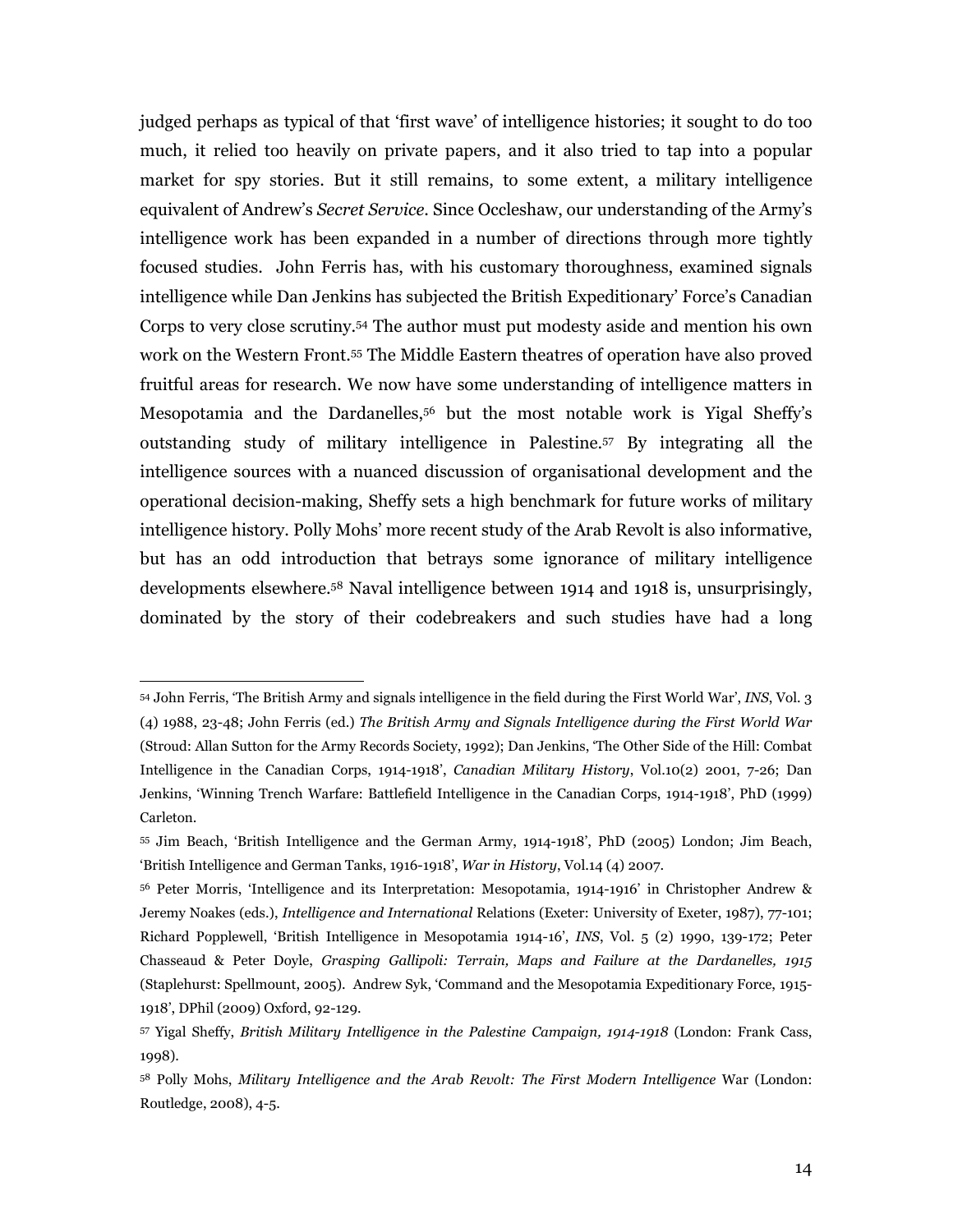pedigree.<sup>59</sup> The key book is still Patrick Beesly's *Room 40* published thirty years ago,<sup>60</sup> but in recent years our understanding has been advanced greatly by Nicholas Black's study of the naval staff which helps to put Room 40 in a better context, and by Jason Hines' re-examination of intelligence and the Battle of Jutland.61 Until recently the air dimension was poorly served beyond John Ferris' study of British air defence, but now we have Terrence Finnegan's exhaustive treatment of Allied air photography.62 The immediate post-war period is notable for developments in our understanding of intelligence during the Irish War of Independence. Although the general context was sketched in long ago,<sup>63</sup> more recent studies of lower-level activities have given a much better flavour of intelligence at the sharp end of a brutal guerrilla conflict.<sup>64</sup>

<sup>59</sup> William James, The Eyes of the Navy: A Biographical Study of Admiral Sir Reginald Hall (London: Methuen, 1955); Robert Grant, U-Boat Intelligence, 1914-1918 (London: Putnam, 1969). See also: David Ramsay, "Blinker" Hall, Spymaster: The Man who brought America into World War I (Stroud: Spellmount, 2009).

 $60$  Patrick Beesly, Room 40: British Naval Intelligence, 1914-18 (London: Hamish Hamilton, 1982). For a more recent narrative drawing upon National Archives material, see: Paul Gannon, *Inside Room 40: The* Codebreakers of World War 1 (Hersham: Ian Allan, 2010).

 $61$  Nicholas Black, The British Naval Staff in the First World War (Woodbridge: Boydell, 2009); Jason Hines, 'Sins of Omission and Commission: A Reassessment of the Role of Intelligence in the Battle of Jutland', Journal of Military History, Vol. 72 (2008), 1117-1153.

 $62$  John Ferris, "Airbandit': C<sup>3</sup>I and Strategic Air Defence during the First Battle of Britain, 1915-18', in Michael Dockrill & David French (eds.) Strategy and Intelligence: British Policy during the First World War (London: Hambledon, 1996), 23-66; Terrence Finnegan, Shooting the Front: Allied Aerial

Reconnaissance and Photographic Interpretation on the Western Front – World War I (Washington DC: National Defense Intelligence College Press, 2006); Terrence Finnegan, Shooting the Front: Allied Aerial Reconnaissance in the First World War (Stroud: Spellmount, 2011).

<sup>63</sup> Eunan O'Halpin, 'British Intelligence in Ireland, 1914-1921' in Andrew & Dilks (eds.) Missing Dimension, 54-77. For an even broader context, see: Keith Jeffery, 'British Military Intelligence following World War I' in KG Robertson, British and American Approaches to Intelligence (London: MacMillan, 1987), 55-84.

<sup>64</sup> Peter Hart, The IRA and its Enemies: Violence and Community in Cork, 1916-1923 (Oxford: Clarendon Press, 1998) 293-315; Peter Hart, British Intelligence in Ireland, 1920-21: The Final Reports (Cork: Cork University Press, 2002), 1-16; John Borgonovo, Spies, Informers and the 'Anti-Sinn Féin Society': The Intelligence War in Cork City, 1920-1921 (Dublin: Irish Academic Press, 2007); John O'Callaghan, Revolutionary Limerick: The Republican Campaign for Independence in Limerick, 1913-1921 (Dublin: Irish Academic Press, 2010), 168-186; William Sheehan, A Hard Local War: The British Army and the Guerrilla War in Cork, 1919-1921 (Stroud: Spellmount, 2011), 70-90.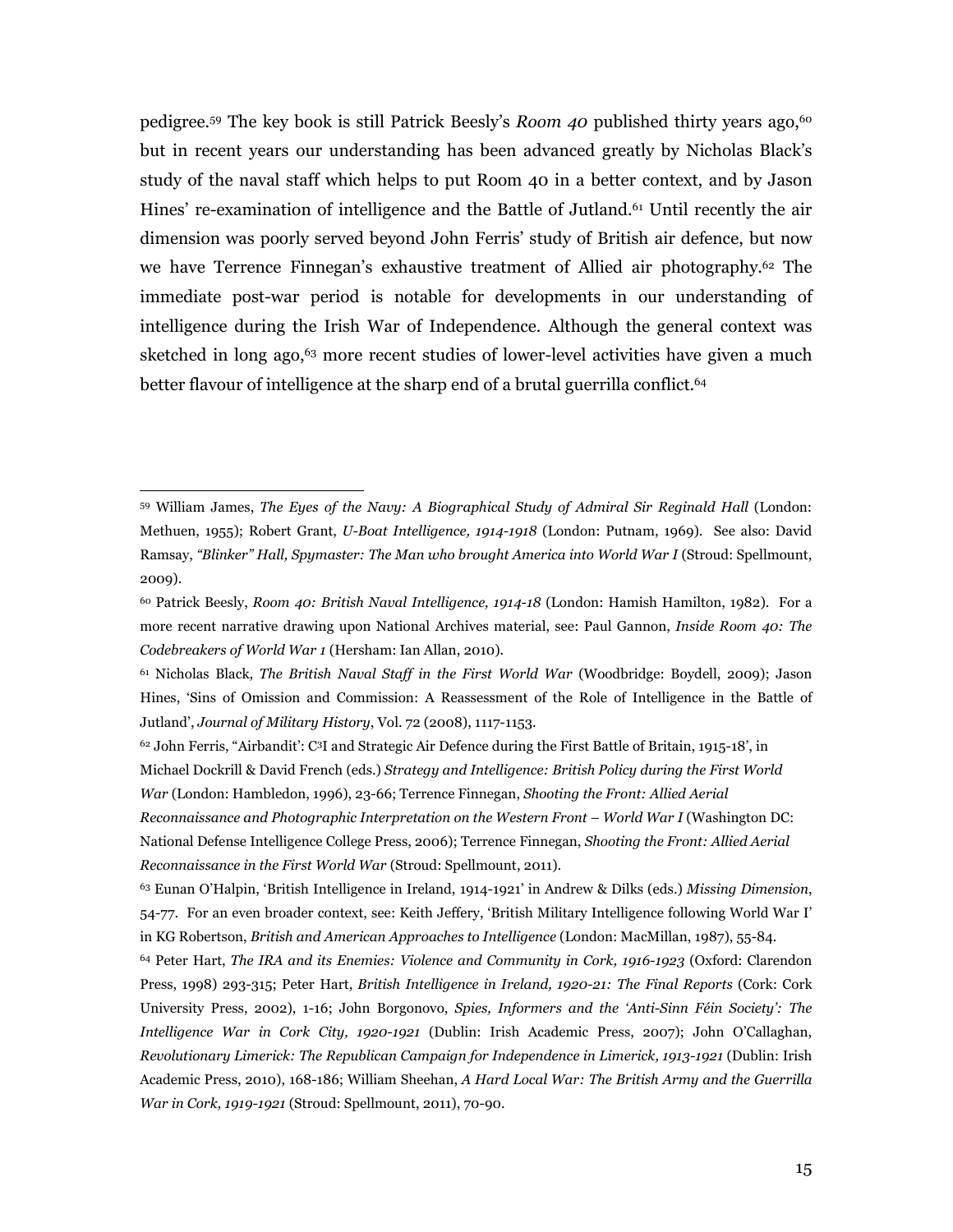The Second World War and the years preceding it are now overshadowed by Ultra, as the signals intelligence output from Bletchley Park and its satellites was known.<sup>65</sup> Pushing aside the large and ever-growing popular literature,<sup>66</sup> the core foundations for this field are primarily the dense volumes of Sir Harry Hinsley's official history of British intelligence, which seek to give 'an account of the influence of British intelligence on strategy and operations'.<sup>67</sup> Although other forms of collection do appear, signals intelligence is the dominant feature.<sup>68</sup> It is also worth noting that, despite its majesty, the history is quite clear about its structural limitations. As well as limited coverage of the war in the Far East, Hinsley notes that:

While the archives are generally adequate for reconstructing the influence of intelligence in Whitehall, there is practically no record of how and to what extent intelligence influenced the individual decisions of the operational commands. It has usually been possible to reconstruct what intelligence they had at their disposal at any time. What they made of it under operational conditions, and in circumstances in which it was inevitably incomplete, is on all but a few occasions a matter of surmise.<sup>69</sup>

<sup>65</sup> For pre-war military intelligence, see: Wesley Wark, 'Baltic Myths and Submarine bogeys: British Naval Intelligence and Nazi Germany 1933–1939', Journal of Strategic Studies, Vol. 6 (1) 1983, 60-81; Wesley Wark, 'British Military and Economic Intelligence: Assessments of Nazi Germany before the Second World War' in Andrew & Dilks (eds.) Missing Dimension, 78-100; Wesley Wark, The Ultimate Enemy; Wesley Wark, 'In search of a suitable Japan: British Naval Intelligence in the Pacific before the Second World War', INS, Vol. 1 (2) 1986, pp189-211; J Paul Harris, 'British Military Intelligence and the rise of German Mechanized Forces, 1929-40', INS, Vol. 6 (2) 1991, 395-417; T Harrison Place, 'British Perceptions of the Tactics of the German Army, 1938-40', INS, Vol. 9 (3) 1994, 495-519; Joseph Maiolo, "I believe the Hun is cheating': British Admiralty Technical Intelligence and the German Navy, 1936-39', INS, Vol. 11 (1) 1996, 32- 58; Joseph Maiolo, 'Deception and Intelligence Failure: Anglo-German Preparations for U-boat Warfare in the 1930s', Journal of Strategic Studies, Vol. 22 (4) 1999, 55-76.

<sup>66</sup> Within British popular culture it could be argued that Bletchley Park has become a very strong heritage 'brand'. The reasons for this development lie well beyond the scope of this article but, of the more popular works, the following are useful entry-points: Michael Smith, Station X: The Codebreakers of Bletchley Park (London: MacMillan, 1998); Hugh Sebag-Montefiore, Enigma: The Battle for the Code (London: Weidenfeld & Nicholson, 2000).

<sup>67</sup> FH Hinsley, British Intelligence in the Second World War, Vols.1-3 (London: HMSO, 1979, 1981, 1984), Vol.1, 1939-1941; Vol.2, 1941-1943; Vol.3(1) 1943-1944; Vol.3(2) 1944-1945.

<sup>68</sup> For a survey of a different collection technique, see: Kent Fedorowich, 'Axis Prisoners of War as Sources for British Military Intelligence, 1939-42', INS, Vol. 14 (2) 1999, 156-178.

<sup>69</sup> Hinsley, British Intelligence, Vol.1, x.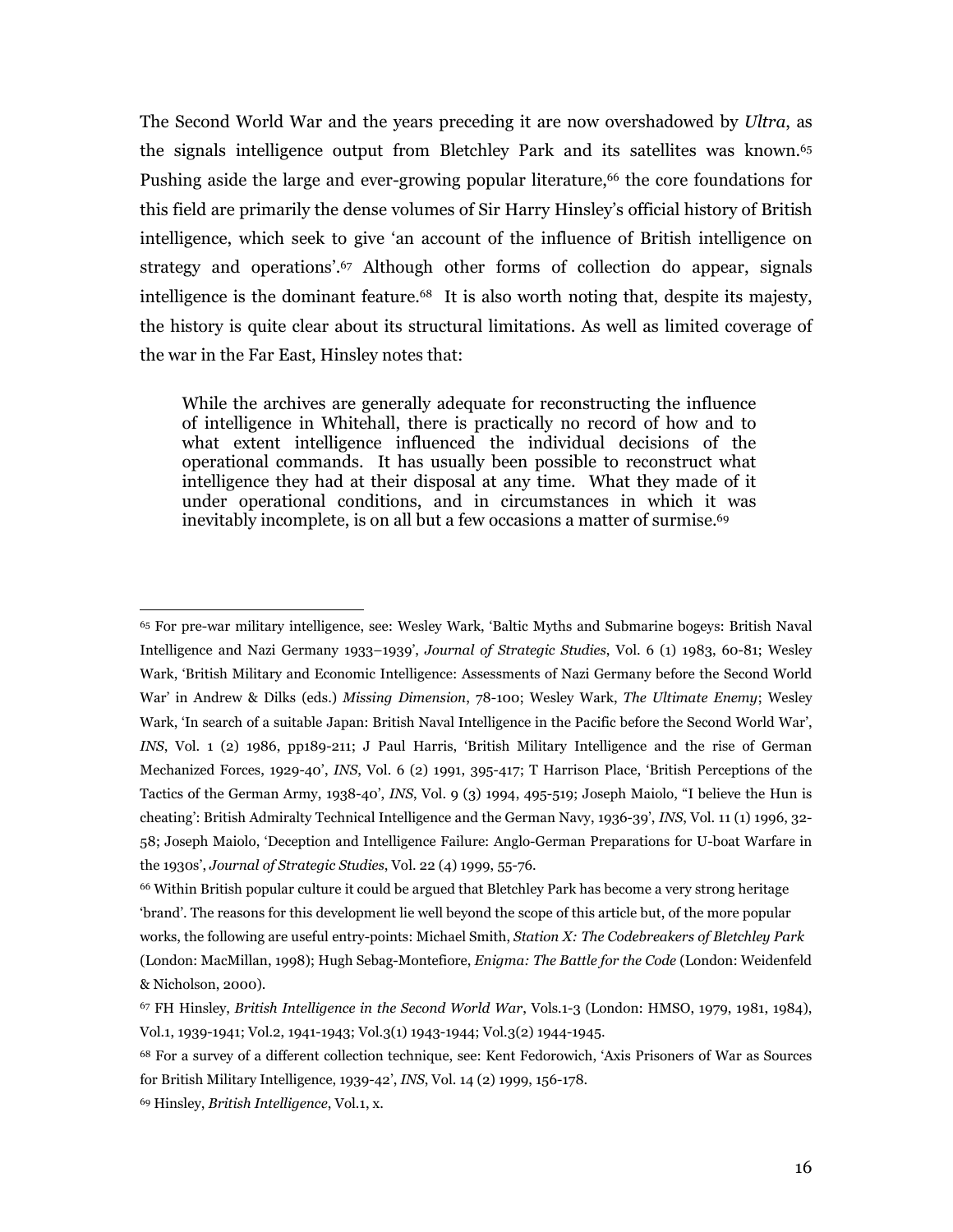So the official history was far from being the final word. Indeed, even before it was fully published it was being supplemented by the work of Ralph Bennett, a mediaeval historian who – like Hinsley – had worked at Bletchley Park. In a series of studies focused on Ultra in specific campaigns he unpacked the flow of the intelligence product and its impact in considerable detail.<sup>70</sup> As Ferris noted in his assessment of *Ultra and* Mediterranean Strategy, 'future students [of Ultra] would do well to adopt the model of Bennett's method'.<sup>71</sup> This point might also be applied to any history of operational intelligence.

The effect of intelligence on the British war at sea, especially the Battle of the Atlantic, is one of the more developed areas of scholarship. Patrick Beesly's early work helped to set out the organisational foundations,72 and this was followed with case studies of specific famous engagements.73 More recently the focus has shifted to less well-known aspects of the conflict and a desire to understand the impact of intelligence across the campaign as a whole.74 Within this trend, Jock Gardner's 1999 book Decoding History was a significant milestone as it sought to assess the true significance of Ultra. In drawing what he describes himself as a rather 'downbeat conclusion' he offers a useful corrective to

<sup>70</sup> Ralph Bennett, Ultra in the West: The Normandy Campaign of 1944-45 (London: Hutchinson, 1979); Ralph Bennett, Ultra and Mediterranean Strategy (New York: Morrow, 1989); Ralph Bennett, 'Intelligence and Strategy: Some Observations on the War in the Mediterranean 1941-45', INS, Vol. 5 (2) 1990, 444-464; Ralph Bennett, Behind the Battle: Intelligence in the War with Germany, 1939-1945 (London: Sinclair-Stevenson, 1994; Pimlico, 1999); Ralph Bennett, Intelligence Investigations: How Ultra Changed History (London: Frank Cass, 1996).

<sup>71</sup> John Ferris, 'Ralph Bennett and the Study of Ultra', INS, Vol.6 (2) 1991, 484.

<sup>72</sup> Patrick Beesly, Very Special Intelligence: The Story of the Admiralty's Operational Intelligence Centre (London: Hamish Hamilton, 1977; Greenhill, 2000); Patrick Beesly, Very Special Admiral: The Life of Admiral JH Godfrey CB (London: Hamish Hamilton, 1980). See also: Ralph Erskine, 'U-boats, Homing Signals and HFDF', INS, Vol. 2 (2) 1987, 324-330.

<sup>73</sup> Donald Steury, 'Naval Intelligence, the Atlantic Campaign and the Sinking of the Bismarck: A Study in the Integration of Intelligence into the Conduct of Naval Warfare', Journal of Contemporary History, Vol. 22(2) 1987, 209-233; Patrick Beesly, 'Convoy PQ 17: A Study of Intelligence and Decision-making', INS, Vol. 5 (2) 1990, 292-322.

<sup>74</sup> Christina Goulter, 'The Role of Intelligence in Coastal Command's Anti-Shipping Campaign, 1940-45', INS, Vol. 5 (1) 1990, 84-109; David Syrett (ed.) The Battle of the Atlantic and Signals Intelligence: U-boat Situations and Trends, 1941-1945 (Aldershot: Ashgate for the Navy Records Society, 1998); David Syrett 'Communications Intelligence and the Battle for Convoy OG 71, 15-23 August 1941', Journal of Strategic Studies, Vol. 24 (3) 2001, 86-106.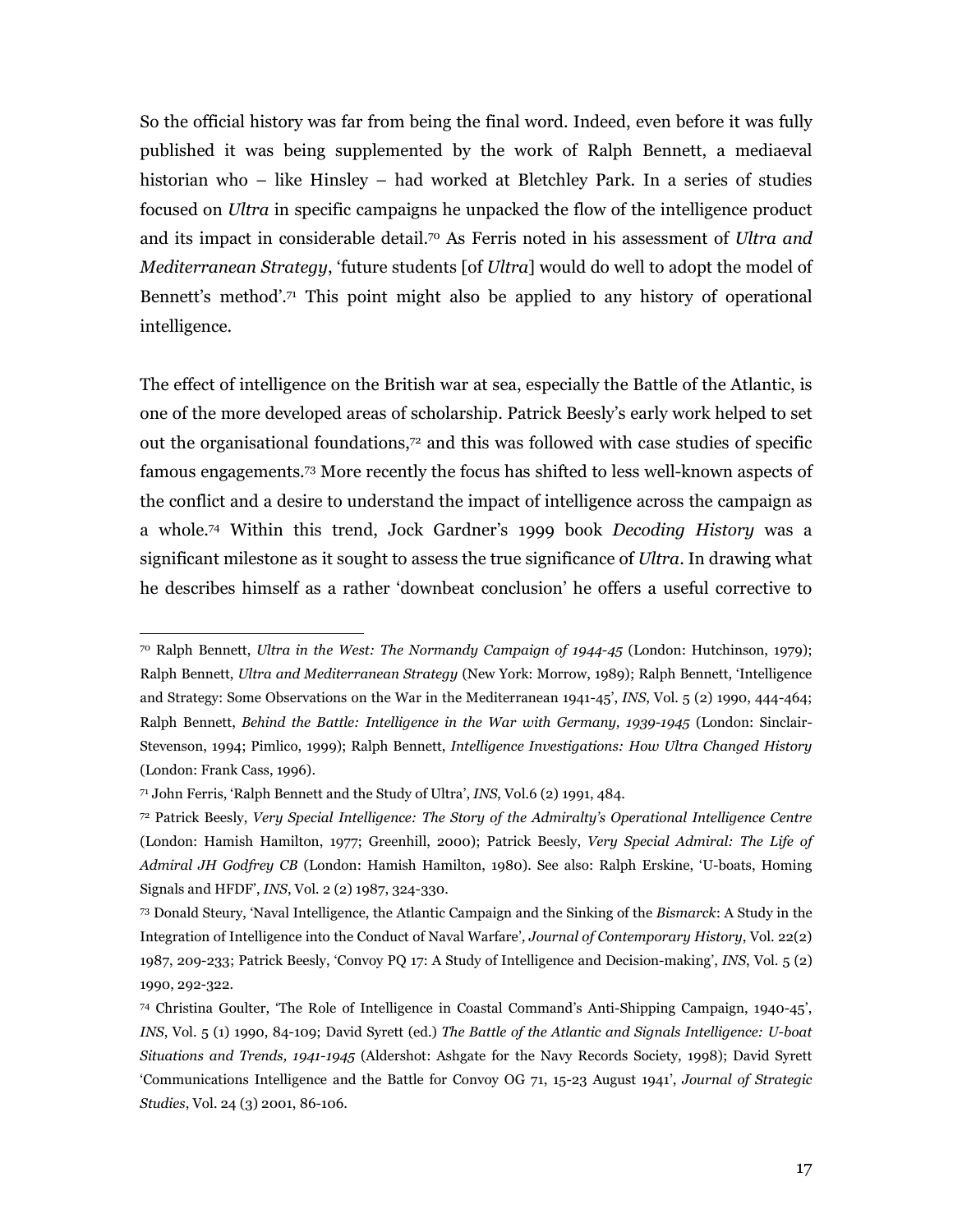many of the wilder claims made about its contribution.75 Moving to the exploits of the British Army, Bennett's body of work has been augmented admirably by Ferris' exploration of signals intelligence developments in North Africa.76 Within the same theatre, Brad Gladman's book Intelligence and Anglo-American Air Support provides an excellent example of how intelligence, when integrated with the study of command and control, can bring fresh insights to a well-known campaign.77 Similarly, Kevin Jones' work on the Eighth Army in Italy shows what can be achieved when intelligence below the theatre level of command is unpacked fully.78 For the Far East the contributions of Ferris, Anthony Best and Douglas Ford have generated a strong academic literature.<sup>79</sup> Richard Aldrich's Intelligence and the War Against Japan is focused upon higher level relationships, but his discussion of Singapore and the development of signals intelligence are pertinent.80 The air war has some coverage, notably of the Battle of Britain and, more recently, explorations of intelligence and the strategic bombing campaign.<sup>81</sup> Finally, the

<sup>75</sup> WJR Gardner, Decoding History: The Battle of the Atlantic and Ultra (London: MacMillan, 1999).

 $76$  John Ferris, 'The British Army, Signals and Security in the Desert Campaign, 1940-42', INS, Vol.  $5$  (2) 1990, 255-291; John Ferris, 'The 'usual source': Signals Intelligence and Planning for the Eighth Army 'Crusader' Offensive, 1941', INS, Vol. 14 (1) 1999 and in David Alvarez (ed.), Allied and Axis Signals Intelligence in World War II (London: Frank Cass, 1999), 84-118.

<sup>77</sup> See also: Brad Gladman, 'Air Power and Intelligence in the Western Desert Campaign, 1940-43', INS, Vol. 13 (4) 1998, 144-162.

<sup>78</sup> Kevin Jones, 'Intelligence and Command at the Operational-level of War: the British Eighth Army's experience during the Italian Campaign in the Second World War, 1943-5', PhD (2005) London; Kevin Jones, 'A Curb on Ambition: Intelligence and the Planning of Eighth Army's Liri Valley Offensive, May 1944', INS, Vol. 22 (5) 2007, 745-766.

<sup>79</sup> John Ferris, "Worthy of a Better Enemy?': The British Estimate of the Imperial Japanese Army, 1919-41, and the Fall of Singapore', Canadian Journal of History / Annales canadiennes d'histoire, Vol.28 (2) 1993, 224-256; Anthony Best, "This probably over-valued military power': British Intelligence and Whitehall's Perception of Japan, 1939-41', INS, Vol. 12 (3) 1997, 67-94; Douglas Ford, "A Conquerable Yet Resilient Foe': British Perceptions of the Imperial Japanese Army's Tactics on the India-Burma Front, September 1942 to Summer 1944', INS, Vol.18 (1) 2003, 65-90; Douglas Ford, 'Planning for an Unpredictable War: British Intelligence Assessments and the War against Japan, 1937-45', Journal of Strategic Studies, Vol. 27 (1) 2004, 136-167; Douglas Ford, 'British Intelligence on Japanese Army Morale During the Pacific War: Logical Analysis or Racial Stereotyping?', Journal of Military History, Vol.69 (2) 2005, 439-474; Douglas Ford, Britain's Secret War Against Japan, 1937-1945 (London: Routledge, 2006).

<sup>80</sup> Richard Aldrich, Intelligence and the War Against Japan: Britain, America and the Politics of Secret Service (Cambridge: Cambridge University Press, 2000).

<sup>81</sup> Sebastian Cox, 'A Comparative Analysis of RAF and Luftwaffe Intelligence in the Battle of Britain, 1940', INS, Vol. 5 (2) 1990, 425-443; Samir Puri, 'The Role of Intelligence in deciding the Battle of Britain', INS,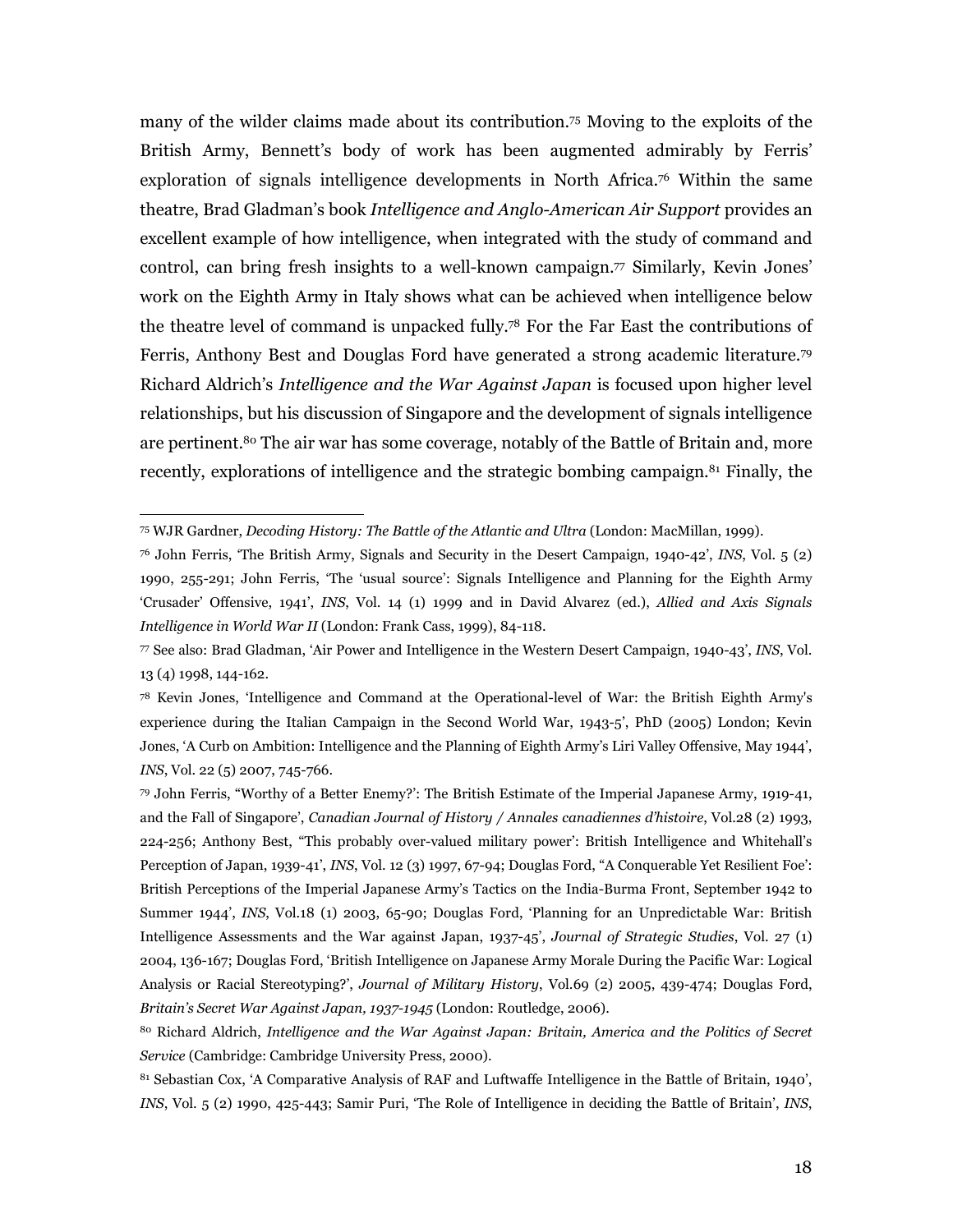contribution of air photography has emerged from the shadows, particularly the work of the Allied Central Interpretation Unit at Medmenham.<sup>82</sup>

## Reflections

l.

This chapter set out to excise pre-1945 British military intelligence from the general body of intelligence literature and subject it to close examination. The most obvious conclusion is that the literature remains unbalanced chronologically because of the greater volume of material related to the Second World War. In the British case one could argue that the national intelligence community reached maturity between 1939 and 1945 and so this focus is wholly justified. This is probably true, but in the military sphere we still do not know enough about the journey up to that point. The archipelagos of case studies before 1939 need to become better connected. This does not necessarily demand that the gaps between them are 'filled in' as the archival survival of sources would probably not allow that.<sup>83</sup> But we do need some carefully focused studies that explore some of our fundamental assumptions about organisational development and the integration of intelligence within the British military. Like archaeologists, we need to 'dig across' the lines delineated by Handel and Ferris to test their boundaries. Looking forward from 1945 the maturing of the wider military history should provide a solid context for military intelligence studies. Looping back, exploration of military intelligence in the 'irregular' campaigns at the end of empire perhaps also demands a much better understanding of such work during the period of empire itself.

Thematically, we perhaps also need to re-visit our assumptions across the four 'P's. Because of the survival of private papers and a fair number of memoirs we may think we understand the 'people' dimension. However, given that these sources are ultimately self-selecting, are we seeing just 'personalities' rather than truly understanding the more

Vol. 21 (3) 2006, 416-439; Robert Ehlers, Targeting the Reich: Air Intelligence and the Allied Bombing Campaigns (Lawrence: University Press of Kansas, 2009); John Stubbington, Kept in the Dark: The Denial to Bomber Command of vital Ultra and other Intelligence Information during World War II (Barnsley: Pen & Sword, 2010).

 $82$  'Operation Crossbow', first broadcasted on the BBC, 15 May 2011. Taylor Downing, Spies in the Sky: The Secret Battle for Aerial Intelligence during World War II (London: Little Brown, 2011).

<sup>&</sup>lt;sup>83</sup> For example, much of the War Office's intelligence archive was destroyed by the *Luftwaffe*: Matthew Seligmann, 'Hors de Combat? The Management, Mismanagement and Mutilation of the War Office Archive', Journal of the Society for Army Historical Research, Vol. 84, 2006, 52-58.